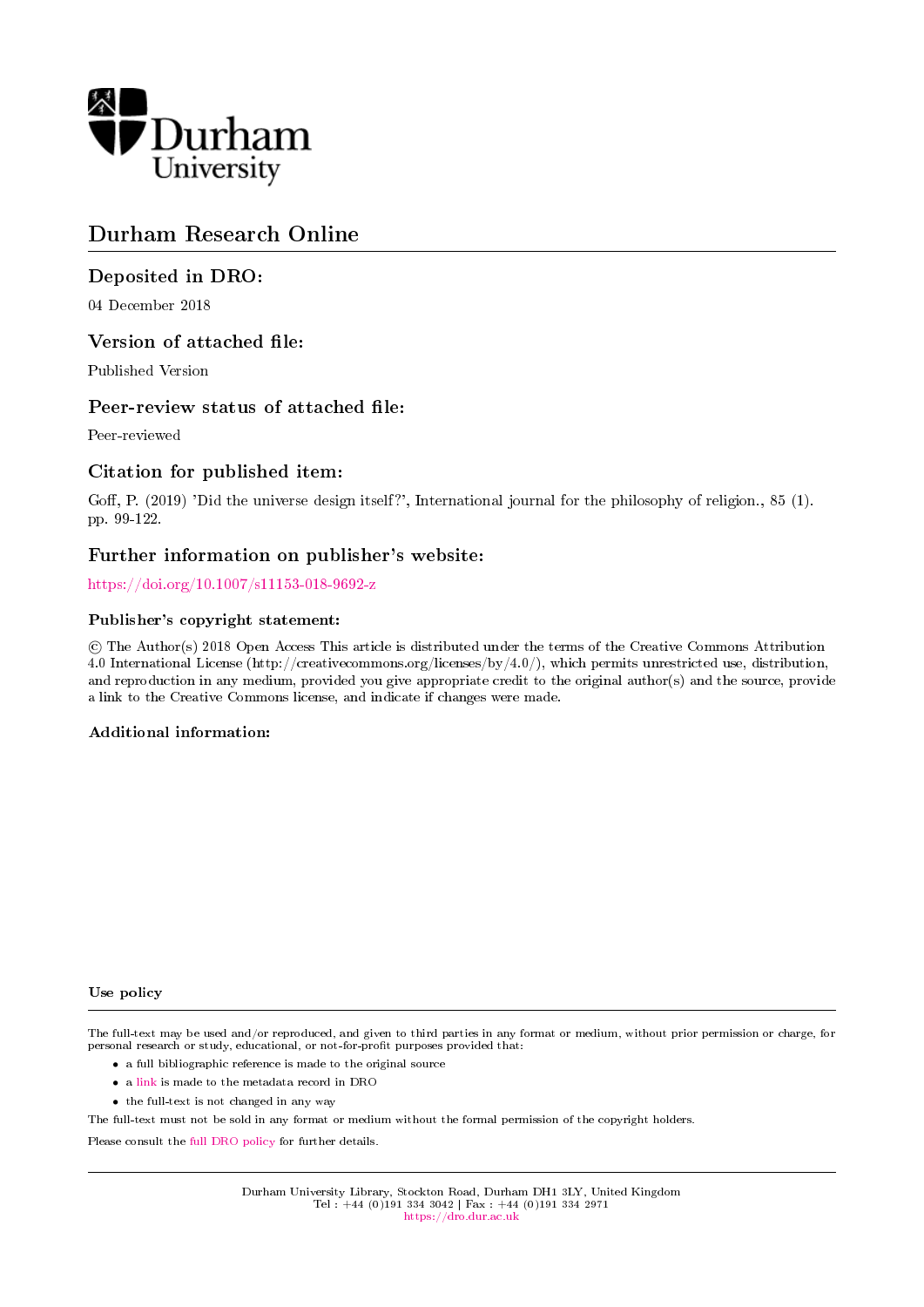**ARTICLE**



## **Did the universe design itself?**

**Philip Gof<sup>1</sup>**

Received: 30 October 2018 / Accepted: 8 November 2018 © The Author(s) 2018

### **Abstract**

Many philosophers and scientists believe that we need an explanation as to why the laws of physics and the initial conditions of the universe are fne-tuned for life. The standard two options are: theism and the multiverse hypothesis. Both of these theories are extravagant and arguably have false predictions. Drawing on contemporary philosophy of mind, I outline a form of panpsychism that I believe ofers a more parsimonious and less problematic explanation of cosmological fne-tuning.

**Keywords** Fine-tuning · Multiverse · Panpsychism · Russellian monism · Theism · Problem of evil · Design arguments

Once ridiculed, panpsychism is increasingly being taken seriously in contemporary analytic philosophy of mind. Many hope that it can provide an attractive middle way between physicalism and dualism, avoiding the deep difculties associated with each. In this paper, I will explore another potential application of panpsychism: explaining cosmic fne-tuning. There are a number of parameters in the basic laws of physics and initial conditions of the universe that are such that, for life to be possible, the values of those parameters needed to fall in an exceedingly narrow range. Many scientists and philosophers think there must be an explanation of why, of all the values they might have had, these parameters have precisely the values needed in order for life to be possible. There are deep difficulties with both of the standard explanations of this 'fne-tuning' of the laws of nature: theism and the multiverse hypothesis. I will argue that if one adopts a certain form of panpsychism, one can explain the fne-tuning in terms of the mental capacities of the universe, and that this constitutes a signifcantly less problematic and signifcantly more parsimonious explanation of the fne-tuning.

 $\boxtimes$  Philip Goff philip.a.gof@durham.ac.uk

Durham University, Durham, UK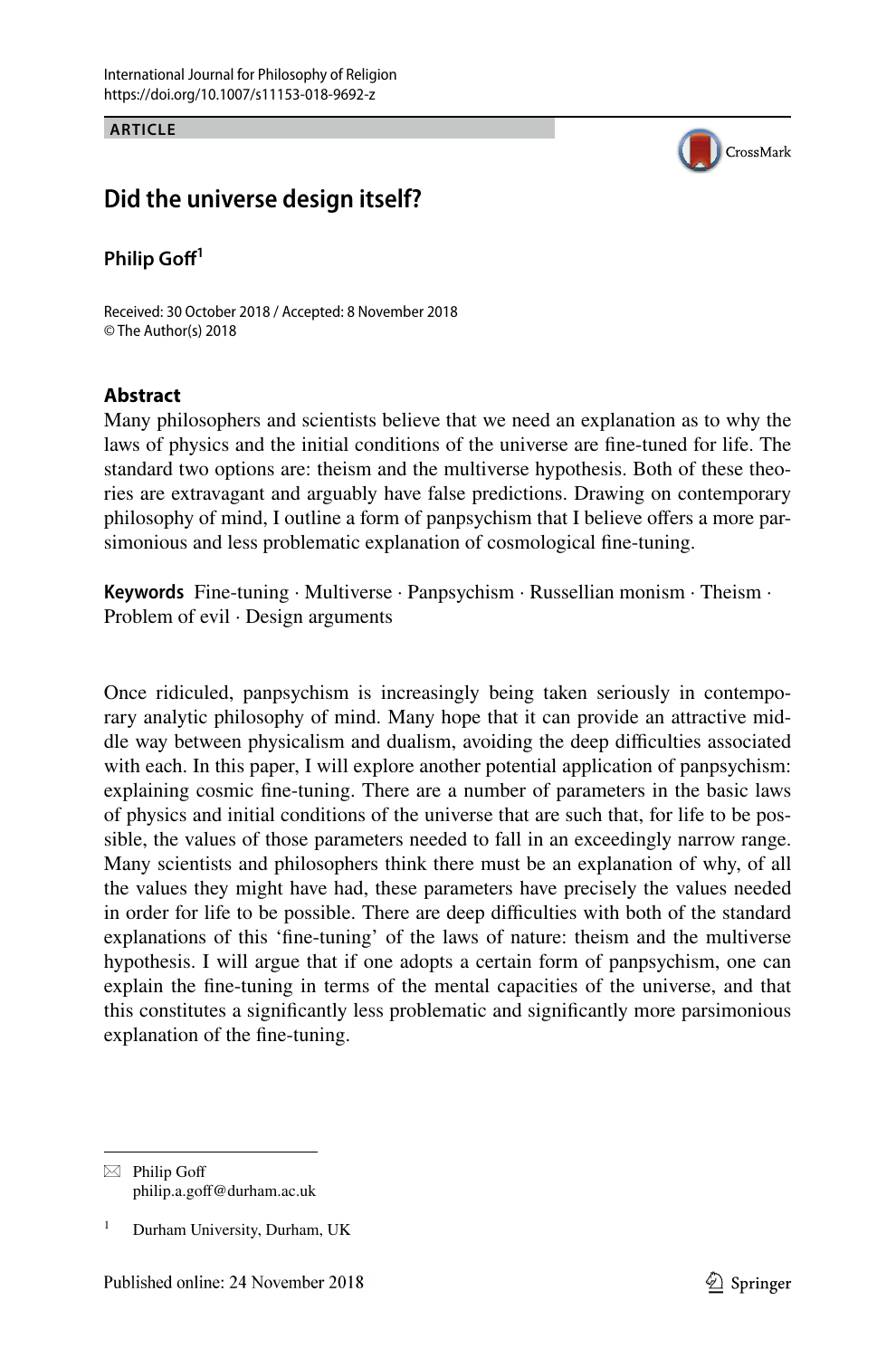## **I – Russellian panpsychism**

#### **Russellian monism**

To understand recent sympathies for panpsychism, we must begin with the view that has become known as 'Russellian monism', so-called because it is inspired by certain theses defended by Russell in *The Analysis of Matter* (Russell [1927\)](#page-24-0).

For most of the twentieth century philosophers adopted a 'brain-frst' approach to consciousness. The idea was that the brain is the thing we really understand, through neuroscience, and the task of the philosopher is to try to understand how that thing 'gives rise' to subjective experience: to the inner world of colours, smells and sounds that each of us knows in her or his own case. Russellian monists turn this on its head, arguing that physical science tells us surprisingly little about nature of the brain—and of matter more generally—and that it is the nature of consciousness that we really understand: through being conscious. The philosophical task, then, is to build our picture of the brain around our understanding of consciousness. In opposition to the brain-frst approach, Russellian monists adopt a 'consciousnessfrst' approach to the mind–body problem.

In what sense does physical science tell us little about the nature of matter? In the public mind physics is on its way to giving us a complete account of the fundamental nature of space, time and matter. Upon refection, however, it becomes apparent that physical science is exclusively concerned with what matter *does*. Neuroscience characterises brain states in terms of their causal role in the overall functional economy of the brain, and in terms of their chemical constituents. Chemistry characterises those chemical constituents in terms of their causal relationships and in terms of their physical constituents. And physics characterises basic physical properties entirely dispositionally. Mass, for example, is characterised in terms of the dispositions to attract and to resist acceleration. The physical sciences provide us with rich information about how physical entities behave but tell us nothing about their intrinsic nature.

One response to this fact is to deny that matter has an intrinsic nature, in so far as this is defned as something which would go beyond its causal properties. Let us say that a physical object—such as an electron or the cerebellum—has an 'intrinsic nature' just in case it instantiates *categorical properties*, where a 'categorical property' is defned as a property with a more-than-merely-dispositional nature, that is to say a nature that cannot be completely captured in causal terms.<sup>[1](#page-2-0)</sup> A categorical property may involve, or realise, causal powers, but there is more to its nature than its causal features.

Why believe in intrinsic natures and categorical properties? If physics just tells us what matter does, then maybe that's all there is to matter. Maybe once you know what an electron does, you know everything there is to know about what an electron is. On this view—known in the philosophical literature as 'dispositional

<span id="page-2-0"></span><sup>&</sup>lt;sup>1</sup> Note that, by my definitions, 'intrinsic nature' is not synonymous with 'intrinsic property'.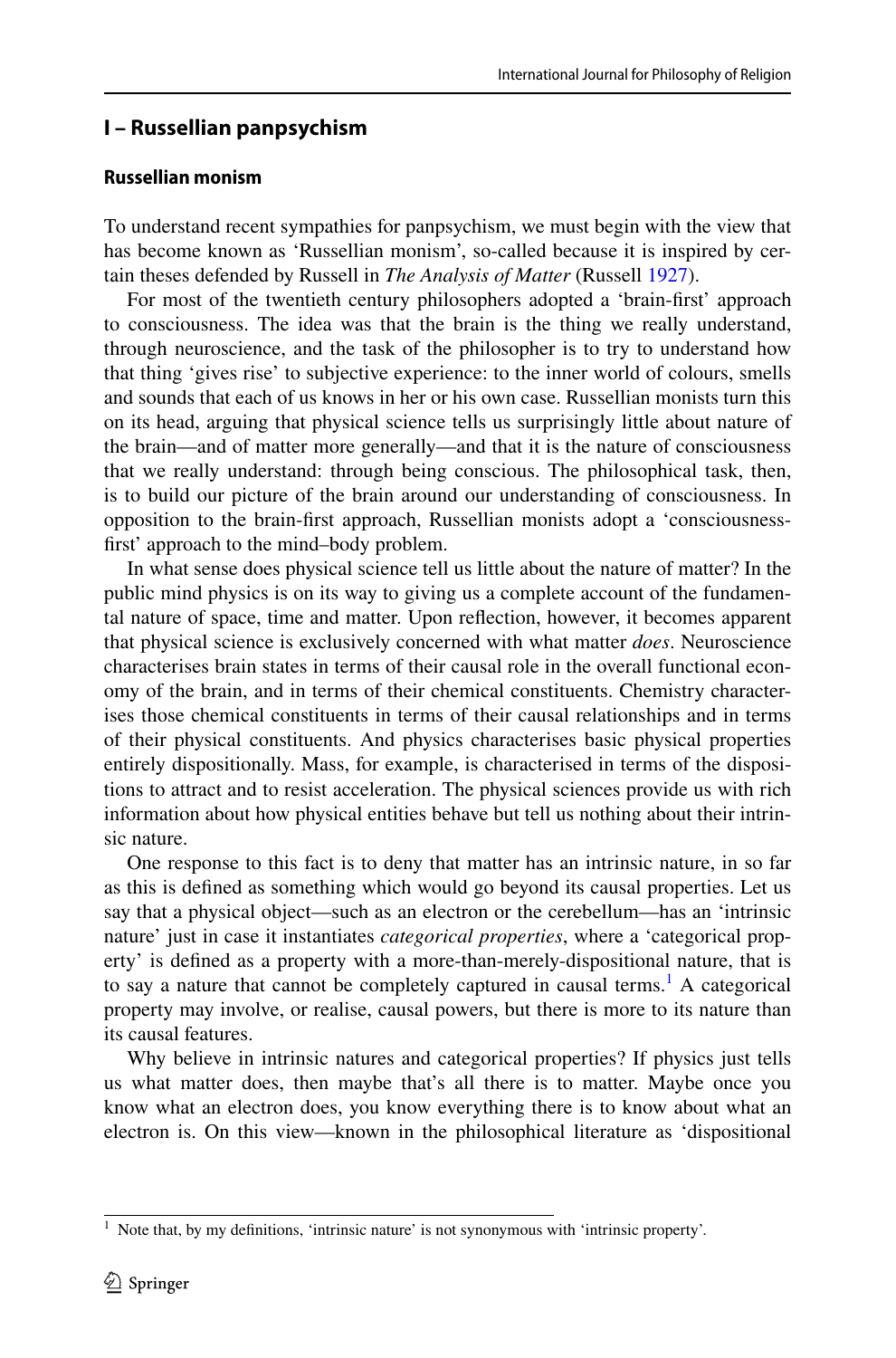essentialism'—physical entities are not so much *beings* as *doings* (Bird [2007;](#page-23-0) Ellis [2001,](#page-23-1) [2002;](#page-23-2) Molnar [2003;](#page-24-1) Mumford [2004](#page-24-2)). If dispositional essentialism is intelligible, then the postulation of categorical properties seems to be surplus to requirements.

Russellian monists have argued that the universe described by dispositional essentialists is not intelligible, as its characterisation of physical properties inevitably ends up involving either vicious regress or vicious circularity; this is known as 'the regress argument' (Campbell [1976](#page-23-3); Robinson [1982;](#page-24-3) Blackburn [1990](#page-23-4); Armstrong  $1997$ ; Heil  $2003$ ; Lowe  $2006$ ; Goff  $2017$ : Ch. 6). A disposition is defined in terms of its manifestation: the property which comes to be instantiated when the disposition is manifested. The manifestation of fragility, for example, is breaking. You can't understand the nature of a disposition until you know what its manifestation is; you don't know what fragility is, for example, until you know what it is for something to break. But according to dispositional essentialism, all properties are dispositions, and hence the manifestation of any given disposition A will itself be another disposition B, and the manifestation of B will be another disposition C, and so on ad infnitum. The nature of A cannot be understood until one understands B (as one cannot understand the nature of a disposition until one knows the nature of its manifestation), and one cannot understand the nature of B until one understands the nature of C, and so on for ever. It is thus impossible for anyone to understand the nature of any of the properties instantiated in a dispositional essentialist universe. In other words, a dispositional essentialist universe is unintelligible.

If the regress argument is sound then there must be categorical properties underlying the dispositions ascribed by physical science. But even if it is not, it is surely coherent to suppose that physical properties involve categorical properties.<sup>[2](#page-3-0)</sup> The core of the Russellian monist proposal is simply that: (i) physical properties involve categorical properties, and (ii) consciousness is explained in terms of those categori-cal properties.<sup>[3](#page-3-1)</sup>

The attraction of Russellian monism is that it promises to avoid both the problems facing dualism and the problems facing standard physicalism. The dualist claims that consciousness is a fundamental property distinct from the physical properties of the brain. But interactionist dualism is arguably incompatible with physical causal closure, the thesis that every physical event has a sufficient physical cause; and physical causal closure is something many take to have strong empirical support.[4](#page-3-2)

<span id="page-3-0"></span><sup>&</sup>lt;sup>2</sup> Some Russellian monists *identify* physical properties with categorical properties; on this view, mass is a categorical property picked out in physics in terms of causal role. Others hold that physical properties are dispositions that are *grounded* in categorical properties. I will use the world 'involve' to cover both of these options.

<span id="page-3-1"></span> $3\,$  In Goff ([2017\)](#page-23-6), I give a more detailed definition of Russellian monism to distinguish it from forms of physicalism which are also committed to categorical properties.

<span id="page-3-2"></span><sup>&</sup>lt;sup>4</sup> Probably the best defence of this is Papineau ([2001\)](#page-24-6). I discuss the issue in some detail in Goff [\(2017](#page-23-6)): Ch 9.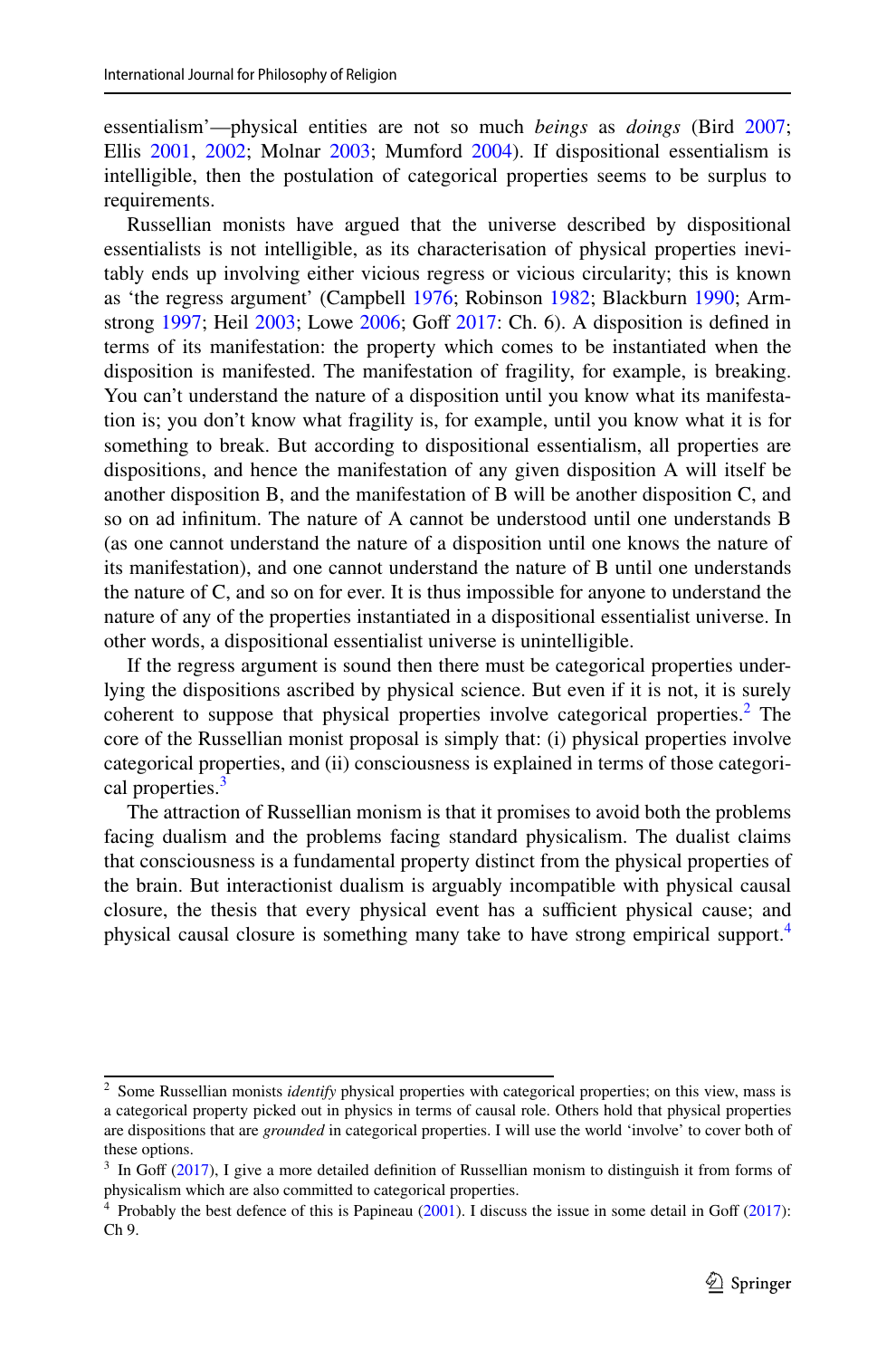If the physical events involved in my writing this essay can be entirely explained in terms of physical events in my brain, then this would seem to 'crowd out' the possibility of my conscious thoughts having any role to play (assuming that the dualist is correct that my conscious thoughts are distinct from my physical brain processes).<sup>[5](#page-4-0)</sup> The physicalist avoids this problem by identifying conscious states with physical or functional states of the brain.<sup>[6](#page-4-1)</sup> The problem is that there are powerful arguments the knowledge argument and the conceivability argument—which seem to show that conscious states cannot possibly be identical with physical or functional states of the brain (Jackson [1982](#page-24-7); Chalmers [2009](#page-23-7); Goff [2017](#page-23-6)).

The Russellian monist avoids the problems facing dualism by identifying conscious states with categorical-property-involving states of the brain. In a sense, they accept physical causal closure, if the 'sufficient physical causes' in terms of which any given physical event can be explained can include categorical properties. The Russellian monist accepts that my typing of this essay can be entirely explained in terms of categorical-property-involving states of my brain, but this does not exclude my conscious thoughts playing a role, as (according to Russellian monism) my conscious thoughts exist among those categorical-property-involving states of my brain (Chalmers [2015](#page-23-8); Goff [2017](#page-23-6)).<sup>7</sup>

Why is the Russellian monist identity between conscious states and physical states not ruled out by the knowledge and conceivability arguments? These arguments rule out the identifcation of conscious states with *causal*-*structural* properties revealed by physical science, but they do not have any bearing on the identifcation of conscious states with certain of the categorical properties that (according to Russellian monism) underlie those causal-structural properties. To take the conceivability argument, it is plausible that we can conceive of a creature that duplicates a human in terms of all of its causal-structural features but which nonetheless lacks consciousness; it is much less clear that we can conceive of a creature that duplicates a human being in terms of its categorical properties but which nonetheless lacks consciousness (Stoljar [2001](#page-24-8); Chalmers [2015;](#page-23-8) Goff [2017\)](#page-23-6).

#### **Varieties of Russellian monism**

#### **Panpsychist versus neutral forms of Russellian monism**

Russellian monists are united in believing that basic physical properties involve categorical properties and that those categorical properties are involved in the grounding of consciousness. But they disagree concerning the positive nature of the basic

<span id="page-4-0"></span><sup>5</sup> I am assuming in this example that thoughts are a kind of conscious state. This is somewhat contentious, but a diferent example, using a less contentious example such as pain, could easily be given.

<span id="page-4-1"></span> $6\,$  It is generally held that over-determination (there being two distinct sufficient causes for a single effect) is innocuous in cases in which one of the two causes is constituted by the other (Bennett [2003](#page-23-9); Goff [2017](#page-23-6): Ch. 6). Hence, given that functional states are constituted of physical states, the identifcation of conscious states with functional states does not lead to worrying over-determination.

<span id="page-4-2"></span> $\frac{7}{1}$  Howell ([2015\)](#page-24-9) argues that Russellian monism cannot avoid causal exclusion worries.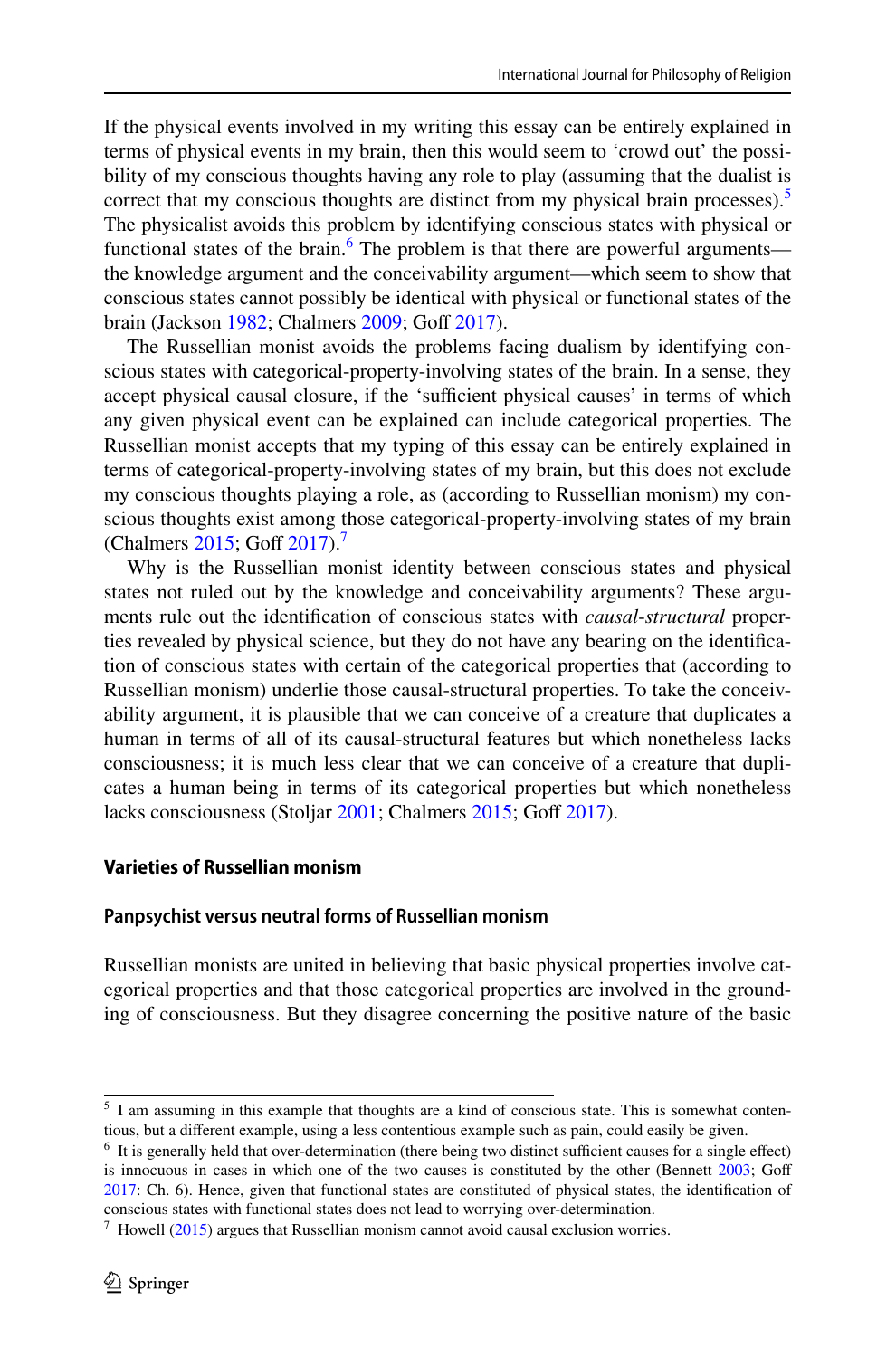categorical features of the physical world. Panpsychist Russellian monists take the categorical properties involved in basic physical properties to themselves be consciousness-involving. Thus, the consciousness-involving properties of the macrolevel human brain are grounded in consciousness-involving properties at a more basic level (Strawson [2006;](#page-24-10) Goff [2017\)](#page-23-6). Neutral Russellian monists, in contrast, deny that the categorical properties involved in basic physical properties are consciousness-involving. Some neutral Russellian monists ofer a positive alternative account of their categorical nature, others accept that (at least at present) we have no clear idea of what their categorical nature amounts to. $8$ 

I have previously argued that once one accepts Russellian monism, there is a clear simplicity argument for panpsychist over neutral versions (Goff  $2017$ ). From the starting point that (i) physical science tells us nothing about the intrinsic nature of matter, and (ii) some material entities, i.e. brains, have a consciousness-involving intrinsic nature, the most simple and elegant supposition is that the intrinsic nature of entities outside of (and of the proper parts of) brains is continuous with that of brains in also being consciousness-involving. However, for the purposes of this paper, it is sufficient that panpsychist forms of Russellian monism are no less parsimonious or otherwise problematic than neutral versions. Assuming Russellian monism, basic matter must have some intrinsic nature that goes beyond the causal-structural properties revealed by science, and it is no less parsimonious to suppose that it has a consciousness-involving rather than a non-consciousness-involving intrinsic nature.<sup>[9](#page-5-1)</sup>

#### **Smallism versus priority monism**

Philosophers tend to assume that big things are grounded in little things; that a table, for example, exists and is the way it is because of complex facts about its most fundamental constituents and their arrangements. Let us call this widespread view 'smallism.'[10](#page-5-2) However, there is an alternative: *priority monism*, the view according to which little things are grounded in big things and ultimately everything exists and is that way it is because of facts about the universe as a whole (Schaffer [2009,](#page-24-11) [2010\)](#page-24-12). For the priority monist, the universe is the one fundamental entity.

Russellian monism comes in both smallist and priority monist forms. For the smallist, fundamental categorical properties are instantiated by micro-level physical entities, perhaps electrons and quarks. For the priority monist, the most fundamental categorical properties are instantiated by the universe as a whole. By cross-sectioning this distinction with the panpsychist/neutral distinction, we get four categories of Russellian monism:

<span id="page-5-0"></span><sup>&</sup>lt;sup>8</sup> Coleman ([2016\)](#page-23-10) offers a positive proposal concerning the intrinsic nature of matter. Pereboom ([2011\)](#page-24-13) hopes that we will one day theorise our way to a positive proposal. McGinn ([1989\)](#page-24-14), I believe, can be interpreted as a holding a form of neutral Russellian monism according to which humans are constitutionally incapable of ever grasping the intrinsic nature of matter.

<span id="page-5-1"></span> $9$  There are, for course, challenges for panpsychism, most notably the combination problem (Goff [2006](#page-23-11),  $2009$ ,  $2017$ ; Coleman  $2014$ ; Chalmers  $2016$ ). I have argued (Goff  $2017$ : Ch. 7) that these are no greater than the problems facing neutral Russellian monism.

<span id="page-5-2"></span><sup>&</sup>lt;sup>10</sup> This term is from Coleman [2006](#page-23-15).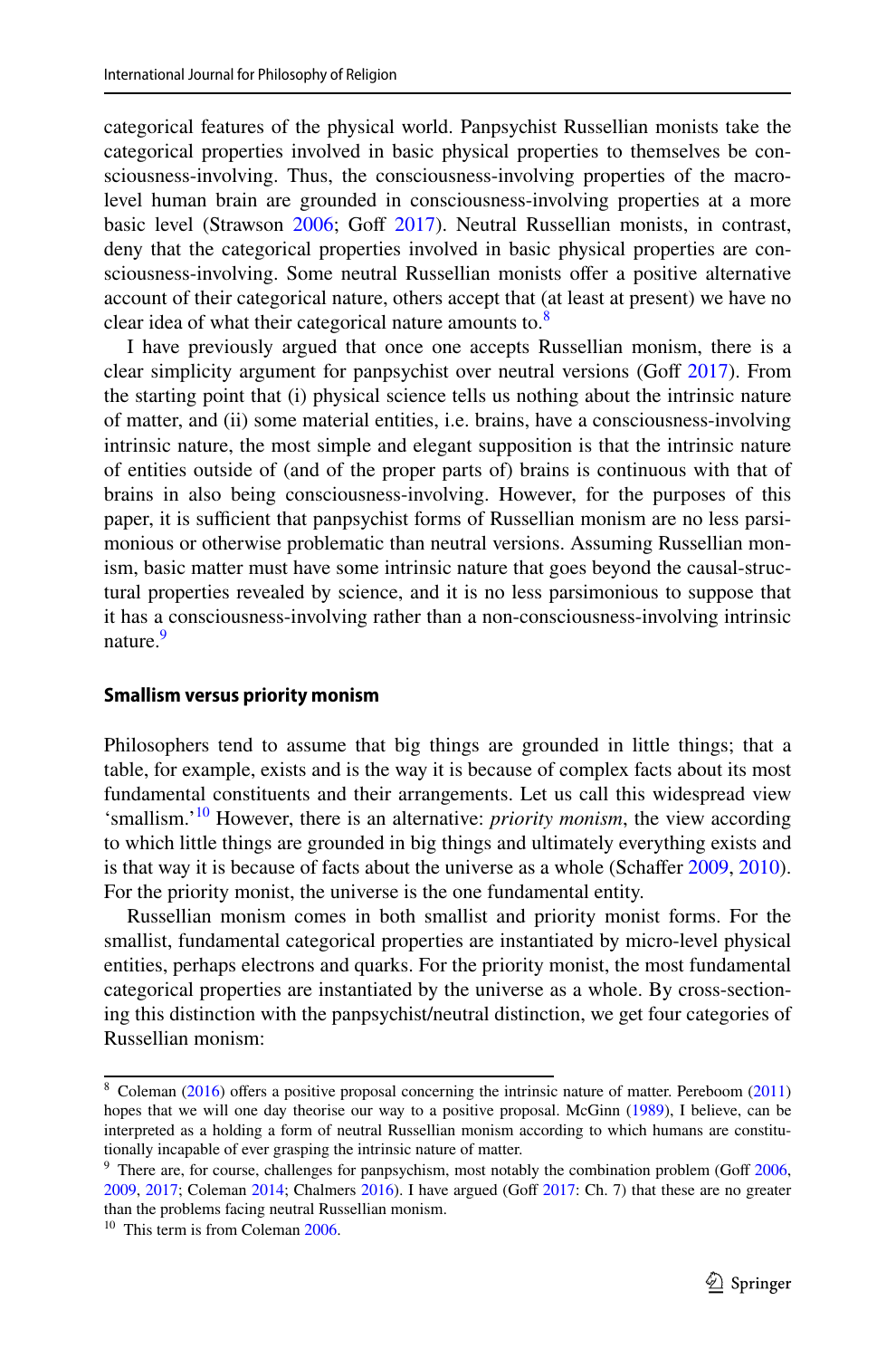- *Smallist panpsychism*: Fundamental categorical properties are instantiated by micro-level entities and are consciousness-involving.
- *P*r*iority monist panpsychism (AKA constitutive cosmopsychism)*: Fundamental categorical properties are instantiated by the universe as a whole and are con-sciousness-involving (Shani [2015;](#page-24-15) Nagasawa and Wager [2016;](#page-24-16) Goff [2017](#page-23-6); Albahari forthcoming).
- *Smallist neutral monism*: Fundamental categorical properties are instantiated by micro-level entities and are not consciousness-involving.
- *Priority monist neutral monism*: Fundamental categorical properties are instantiated by the universe as a whole and are not consciousness-involving.<sup>11</sup>

Constitutive cosmopsychism is the form of Russellian monism which will be relevant for our purposes, as it is this view that I will argue can account for cosmic fne-tuning. I have in previous work defended constitutive cosmopsychism on independent grounds (Goff  $2017$ ). But I will assume here only that constitutive cosmopsychism is not obviously problematic or inferior to other forms of Russellian monism.<sup>12</sup> If constitutive cosmopsychism can indeed offer us an explanation of cosmic fne-tuning, then this may in itself give us reason to prefer it.

## **II – The fne‑tuning problem**

There are a number of parameters in the basic laws of physics and initial conditions of the universe that are such that, for life to be possible, the values of those parameters needed to fall in an exceedingly narrow range. As a result, the physical possibility of life, given the kind of laws we have, turns out to be extremely improbable.

Here are three examples:

The strong nuclear force (the force that binds together the elements in the nucleus of an atom) has a value of 0.007. If that value had been 0.006 or less the universe would have contained nothing but hydrogen. If it had been 0.008 or higher the hydrogen would have fused to make heavier elements. In either case,

<span id="page-6-0"></span><sup>&</sup>lt;sup>11</sup> The first 'monism' in this name refers to *token*-monism (there is only one fundamental individual), the second to *type*-monism (there is only one fundamental type of individual). As far as I know, nobody defends priority monist neutral monism.

<span id="page-6-1"></span><sup>&</sup>lt;sup>12</sup> Whereas smallist panpsychism faces the combination problem, constitutive cosmopsychism faces the *de*-combination problem: the challenge of making sense of how human and animal consciousness is grounded in the consciousness of the universe. I have argued ([2017:](#page-23-6) Ch. 9) that there are plausible solutions to this worry. Even if the combination/de-combination problems turn out to be insoluble, there is always the option of adopting *emergentist* forms of these views (Mørch [2014;](#page-24-17) Shani [2015\)](#page-24-15), according to which human and animal consciousness causally arise from the consciousness of the cosmos and hence facts about human consciousness are not reducible to facts about the consciousness of the universe. The emergentist position may also be attractive if one wishes to accommodate libertarian free will. Some have argued that priority monism is at odds with contemporary science, e.g. Lowe [2012.](#page-24-18) How-ever, Schaffer ([2010\)](#page-24-12) has argued that priority monism fits much better with the empirical phenomenon of quantum entanglement. Overall, it's fair to say that there are no obvious disadvantages to constitutive cosmopsychism relative to other forms of Russellian monism.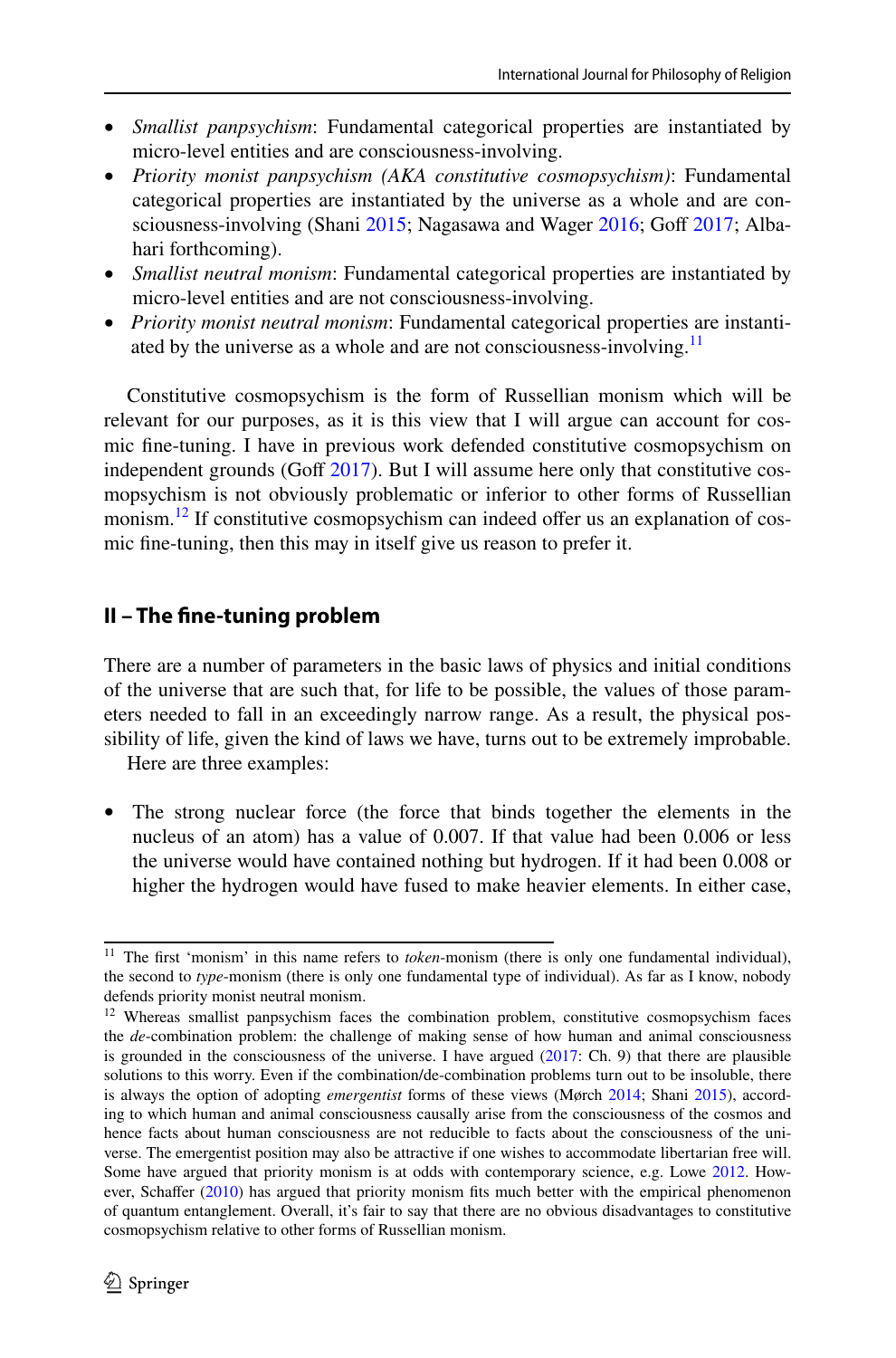any kind of chemical complexity would have been physically impossible. And without chemical complexity there can be no life (Rees [2008:](#page-24-19) Ch. 4).

- The physical possibility of chemical complexity is also dependent on the masses of the basic components of matter: electrons and quarks. If the mass of a down quark had been greater by a factor of 3, the universe would have contained only hydrogen. If the mass of an electron had been greater by a factor of 2.5, the universe would have containing only neutrons: no atoms at all, and certainly no chemical reactions. In fact, it's balanced on a knife edge: the mass-values compatible with chemical complexity fall within an extremely narrow range (Lewis and Barnes [2016](#page-24-20): Ch. 2).
- Gravity seems a momentous force but it is actually much weaker than the other forces that affect atoms, by about  $10^{36}$ . This secures an important feature of our universe: astronomical processes have immense timespans relative to the basic microphysical timescales of physical and chemical reactions. If gravity had been only slightly stronger, relative to electromagnetism, stars would have formed from smaller amounts of material, and consequently would have been smaller with much shorter lives. A typical sun would have lasted around 10,000 years rather than 10 billion years, not allowing enough time for the evolutionary processes that produce complex life. Conversely, if gravity had been only slightly weaker (and/or electromagnetism slightly stronger), stars would have been much colder and hence would not have exploded into supernovae. This also would have rendered life impossible, as supernovae are the main source of many of the heavy elements that form the ingredients of life (Lewis and Barnes [2016](#page-24-20): Ch. 2).

Some take the fne-tuning to be simply a basic fact about our universe: fortunate perhaps, but not something requiring explanation. But many scientists and philosophers fnd this implausible. Lee Smolin has estimated that, taking into account all of the fne-tuning, the chance of life being physically possible in a universe with laws/initial conditions of the general form we find in our universe is 1 in  $10^{229}$ , from which he concludes, 'In my opinion, a probability this tiny is not something we can let go unexplained. Luck will certainly not do here; we need some rational explanation of how something this unlikely turned out to be the case' (Smolin [1999](#page-24-21): 45, quoted in Ratzsch and Koperski  $2015$ ).<sup>[13](#page-7-0)</sup>

In what follows I will assume the very common, although not uncontroversial, view that the fne-tuning needs to be explained (we will refect a little more in section IV on *why* it needs explaining). We are rationally obliged to give some account of why, seemingly against extraordinary odds, these parameters have precisely the values needed in order for life to be physically possible.<sup>[14](#page-7-1)</sup>

<span id="page-7-0"></span><sup>&</sup>lt;sup>13</sup> There are some concerns with how to make sense of these probabilities. Attempts to address these concerns can be found in Collins [2009](#page-23-16) and Hawthorne and Isaacs [2018](#page-23-17). I intend to give my own account of the probabilities in question in future work.

<span id="page-7-1"></span><sup>&</sup>lt;sup>14</sup> In a recent unpublished paper, Hawthorne and Isaacs ([2018\)](#page-23-17) have argued that the fine-tuning argument is better expressed in terms of Bayesian probability theory. I agree that the deeper story of why the fne-tuning needs explaining should be put in Bayesian terms. However, I worry that setting things up this way will exclude everyone except techy academic philosophers from the discussion. For most purposes it seems to me fne to discuss the fne-tuning in the ideology of inference to the best explanation, so long as one appreciates that there is a deeper Bayesian analysis.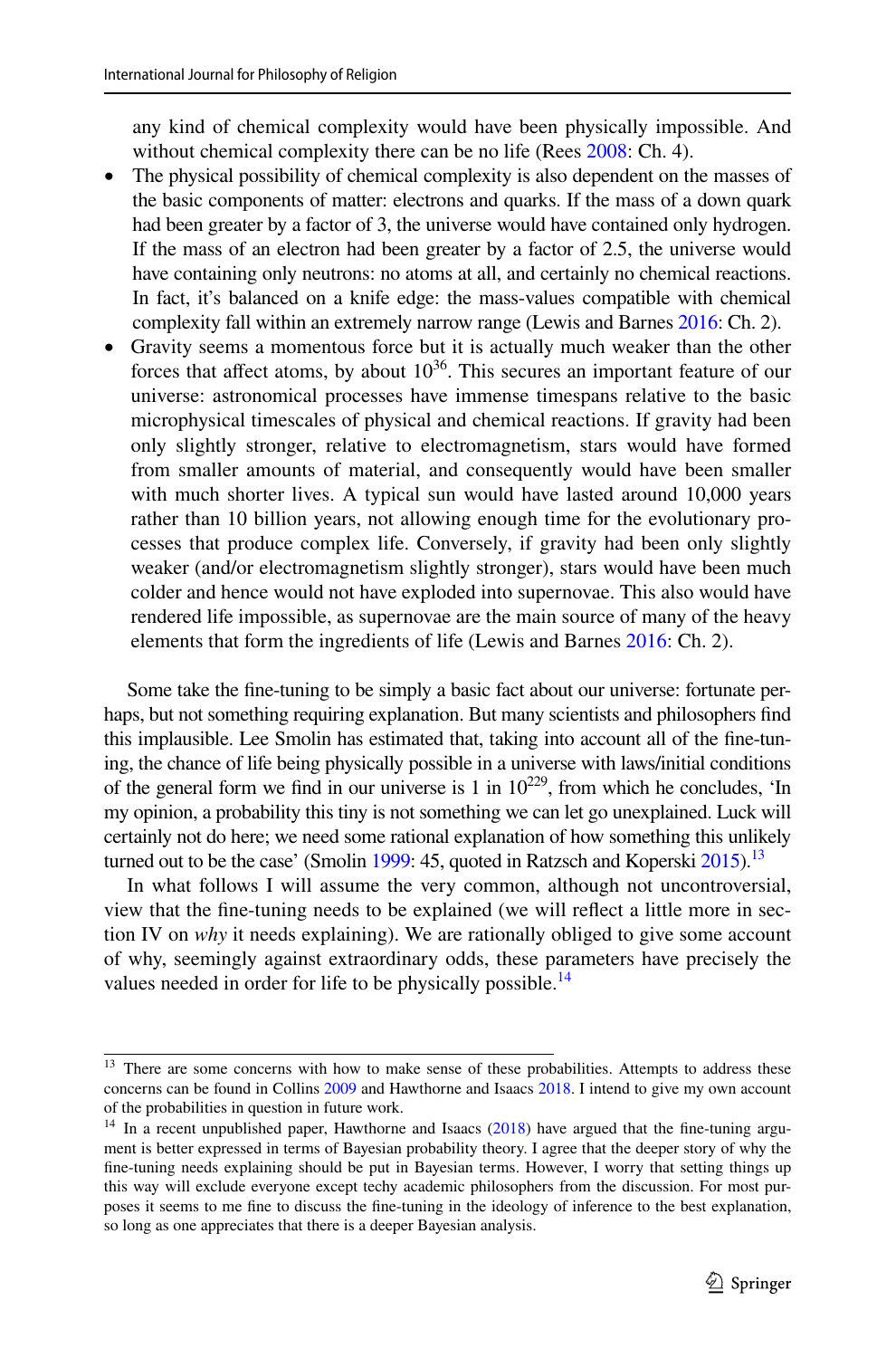The two standard explanations of the fne-tuning are: theism and the multiverse hypothesis. Theists postulate an all-powerful, all-knowing and perfectly good supernatural creator of the universe, and then explain the fne-tuning in terms of the good intentions of this creator.<sup>15</sup> Life is something of great objective value; God in Her goodness wanted to bring about this great value, and hence created laws with parameters compatible with its physical possibility (Collins [2009](#page-23-16); Hawthorne and Isaacs [2018](#page-23-17)). The multiverse hypothesis postulates an enormous, perhaps infnite, number of physical universe other than our own, in which many diferent values of the parameters are realised. Given a sufficient number of universes realising a sufficient range of the parameters, it is not so improbable that there will be at least one uni-verse with fine-tuned laws.<sup>[16](#page-8-1)</sup>

Neither of these views is attractive. The multiverse hypothesis comes at great ontological cost, in postulating an enormous number of concrete, unobservable universes distinct from our own. All things being equal, a more parsimonious explanation of fne-tuning would be preferable. It might be thought that theism is indeed more parsimonious, in postulating only one universe and one designer. However, whilst theism does not incur a large cost in terms of *quantitative parsimony*, it does incur a signifcant cost in terms *qualitative parsimony*.

Whereas quantitative parsimony is a matter of believing in as few *token* entities as possible, qualitative parsimony is a matter of believing in as few *types* of entity as possible. If the only diference between our theories of the world is that you believe that there are more electrons in the universe than I do, then our theories are equally matched as regards qualitative parsimony but mine is better as regards quantitative parsimony. On the other hand, if we agree about the number of particles in the universe but I believe they fall into 13 kinds and you believe they fall into 12 kinds, then our theories are equally matched as regards quantitative parsimony but yours is superior as regards qualitative parsimony. Qualitative parsimony is standardly taken to be a more important theoretical virtue than quantitative parsimony: a dualist who believes in few souls is more profigate than a materialist who believes in many bodies (although ideally both forms of excess should be avoided).

Theism incurs great qualitative cost in so far as it postulates an *immaterial* and *necessary* being in addition to the *physical* and *contingent* universe.<sup>17</sup> It also commits to a radically dis-unifed conception of reality, with the natural world entirely distinct from the supernatural God; and unity is itself an important theoretical virtue.

<span id="page-8-0"></span><sup>&</sup>lt;sup>15</sup> There are, of course, forms of theism that depart from this classical definition of theism, and some of them would avoid some of the criticisms I raise here against theism as standardly understood. Process theologians (Whitehead [1929](#page-24-23); Hartshorne [1953](#page-23-18)), for example, deal with the problem of evil by denying that God is omnipotent.

<span id="page-8-1"></span><sup>&</sup>lt;sup>16</sup> Some examples of physicists who have taken the postulation of a multiverse to be a rational response to fne-tuning are Susskind [2005](#page-24-24); Greene [2011](#page-23-19); Tegmark [2014.](#page-24-25) Some philosophers who have argued for this are Smart [1989;](#page-24-26) Parft [1998](#page-24-27); Bradley [2009.](#page-23-20)

<span id="page-8-2"></span><sup>&</sup>lt;sup>17</sup> If we already take ourselves to be committed to mind–body dualism, then the parsimony concern with respect to theism is slightly weakened, as we are already committed to non-physical entities. However, the availability of Russellian monism signifcantly weakens the case for dualism.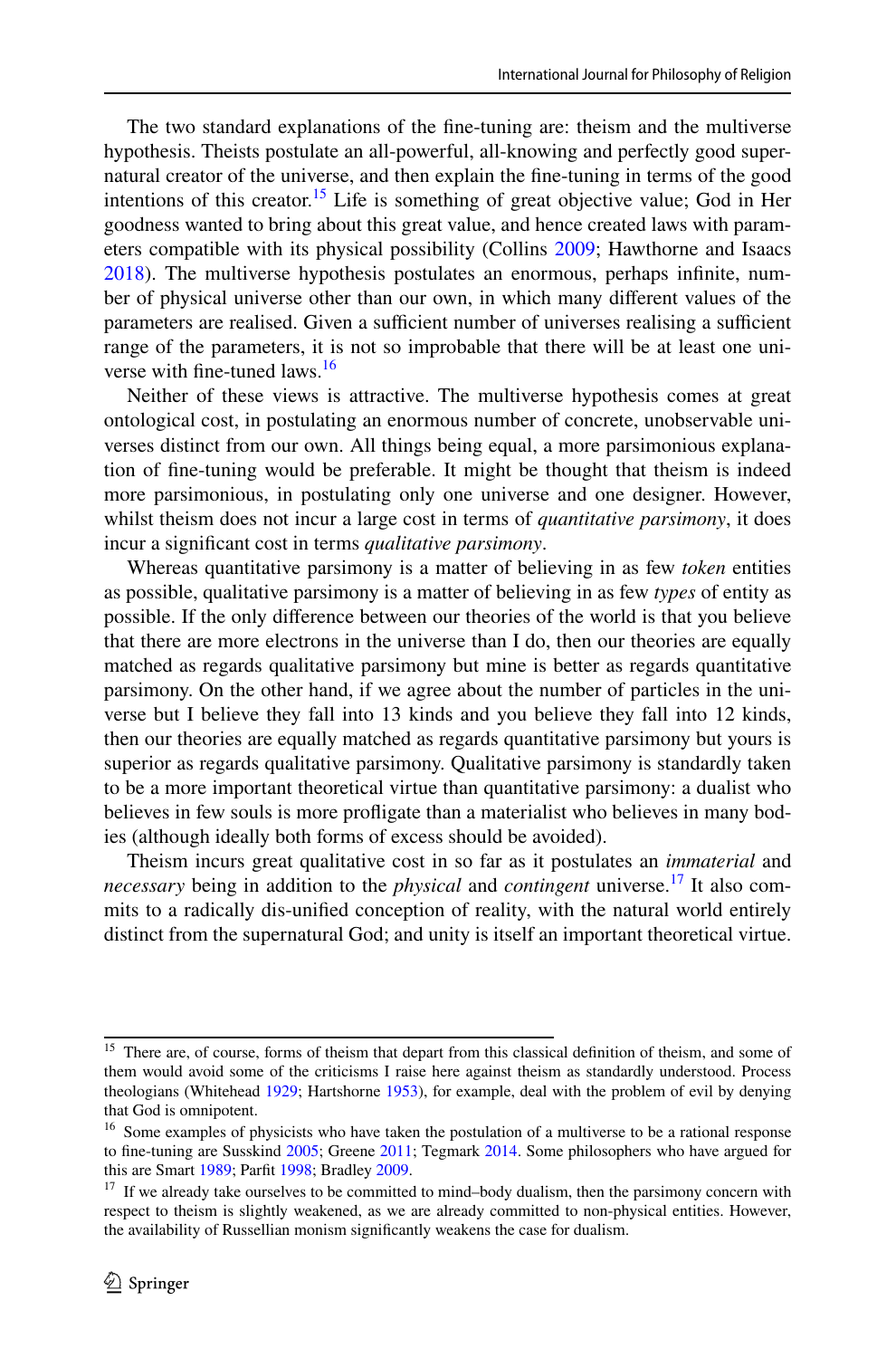Even more signifcant than their profigacy is the fact that these theories make false predictions. For the theist, the false prediction arises from the problem of evil. If one were told that a given universe was created by an all-loving, all-knowing and all-powerful being, one would not expect that universe to contain enormous amounts of gratuitous sufering. One might not be surprised to fnd it contained intelligent life, but one would be surprised to learn that life had come about through the gruesome process of natural selection. Why would a loving God who could do absolutely anything choose to create life that way? Prima facie theism predicts a universe that is much better than our own and, because of this, the faws of our Universe count strongly against the existence of God.

Turning to the multiverse hypothesis, the false prediction arises from the socalled Boltzmann brain problem, named after the 19th-century Austrian physicist Ludwig Boltzmann who frst formulated this problem although in a diferent context. Assuming there is a multiverse, you would expect our Universe to be a fairly typical member of the universe ensemble, or at least a fairly typical member of the universes containing observers (since we couldn't fnd ourselves in a universe in which observers are impossible). However, Penrose [\(2004](#page-24-28)) has calculated that in the kind of multiverse most favoured by contemporary physicists—based on infationary cosmology and string theory—for every observer who observes a smooth, orderly universe as big as ours, there are 10 to the power of  $10^{123}$  who observe a smooth, orderly universe that is just 10 times smaller. And by far the most common kind of observer would be a 'Boltzmann's brain': a functioning brain that has by sheer fuke emerged from a disordered universe for a brief period of time. If Penrose is right, then the odds of an observer in the multiverse theory fnding itself in a large, ordered universe are astronomically small. Many physicists take the fact that we fnd ourselves in such a universe to be a powerful disconfrmation of the multiverse theory.

Neither of these are knock-down arguments. Theists can try to come up with reasons why God would allow the sufering we fnd in the Universe, and multiverse theorists can try to fne-tune their theory such that our Universe is less unlikely. However, this can seem like special pleading or ad hoc alterations, desperate attempts to try to save the theory rather than accepting that, on its most natural interpretation, the theory is falsifed. I think we can do better.

#### **III – Agentive cosmopsychism**

Constitutive cosmopsychism is a form of Russellian monism according to which (i) all facts are grounded in facts about the universe as a whole, (ii) the universe instantiates consciousness-involving categorical properties. Two modifcations to the basic position are required if we want a view that can account for fne-tuning. In what follows I will outline these two modifcations.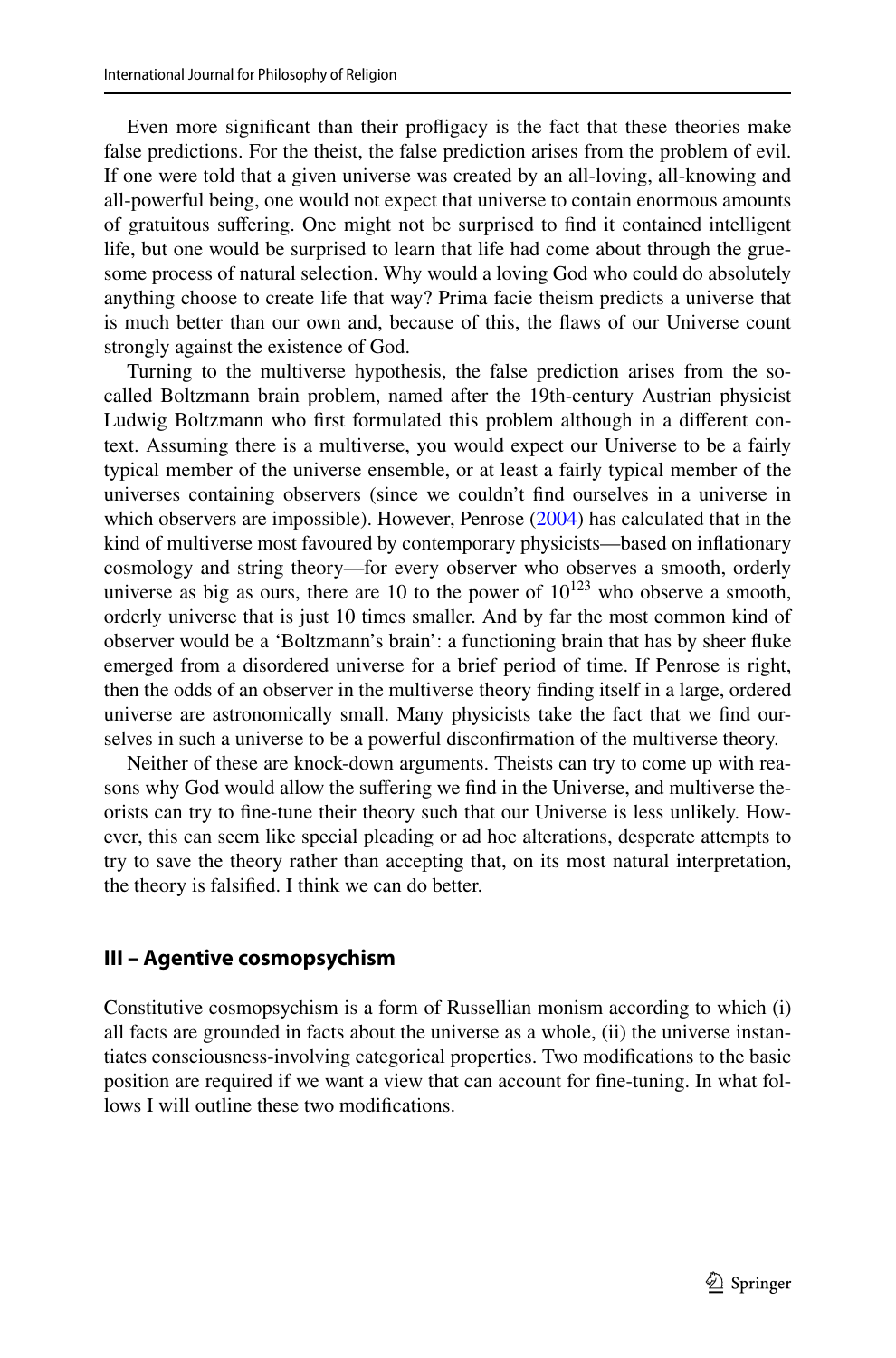#### **First modifcation: universe as agent**

According to constitutive comopsychism, the universe is a conscious subject. All other things—from planets to human beings to fundamental particles—are conscious subjects that exist as proper parts of the universe subject.<sup>18</sup> We tend to think of wholes as 'built up' from parts. But for the constitutive cosmopsychist, it goes the other way around: facts about the proper parts of the universe are grounded in facts about the universe as a whole. The conscious universe is the ground of all being. It is certainly strange to think of one conscious subject being a proper part of another conscious subject, and it doesn't seem to be something we can positively imagine; but there is no contradiction or incoherence in the idea. Compare: we cannot imagine four-dimensional spacetime, but this gives us no reason to doubt the truth of general relativity.<sup>[19](#page-10-1)</sup>

The claim that the universe is conscious does not imply that it has any of the sophisticated mental features enjoyed by human beings, such as thought, intelligence and agency. In our case, these mental phenomena are the result of millions of years of evolution; one might doubt that they could also be properties of things, such as the universe, which have not evolved through natural selection. Indeed, in previous work (Goff  $2017$ ), I suggested that the cosmopsychist conceive of the consciousness of the universe as being a 'mess' entirely lacking in elements of thought and rationality.

However, so long as we think of the causal capacities of the universe as entirely non-rational, it is unlikely that we will be able to explain fne-tuning. We could suppose that the universe has a disposition to develop laws with fne-tuned values. But if the universe is entirely non-rational, then the fact that it is disposed to develop laws with exactly those parameter-values required for life is going to remain an intolerable fuke.

Therefore, it seems likely that if the cosmopsychist wants to account for the fnetuning, she must suppose not only that the universe is conscious, but that it is a conscious *agent* of some kind. By a 'conscious agent' I mean something with the capacity to recognise and respond to reasons or facts about value. Most human beings are agents in this sense. Although we are sometimes compelled to act by non-rational impulses, such as when driven by hunger or lust, most of the time we choose to do things because we think they are in some way worthwhile. In some cases, the motive may be the more lofty aim of making the world a better place. But even in mundane cases of choosing a restaurant, in general we recognise considerations that count in favour of the choice, e.g. that it would be pleasant and enjoyable. This is not to say that in general we act for the *best* reason, nor that our choices are not shaped by nonrational impulses. It is just to say that we are not creatures that are simply pushed

<span id="page-10-0"></span><sup>&</sup>lt;sup>18</sup> Strictly speaking, this is not quite correct. In the form of constitutive cosmopsychism I defend in Goff [2017](#page-23-6), some entities will admit of analysis, and we needn't think of those entities as themselves subject of experience. For example, we can analyse facts about parties into facts about people revelling, and consequently we don't need to postulate a subject of experience that is the party.

<span id="page-10-1"></span> $19$  I defend the coherence of constitutive cosmopsychism in much more detail in Goff  $2017$ : Ch. 9.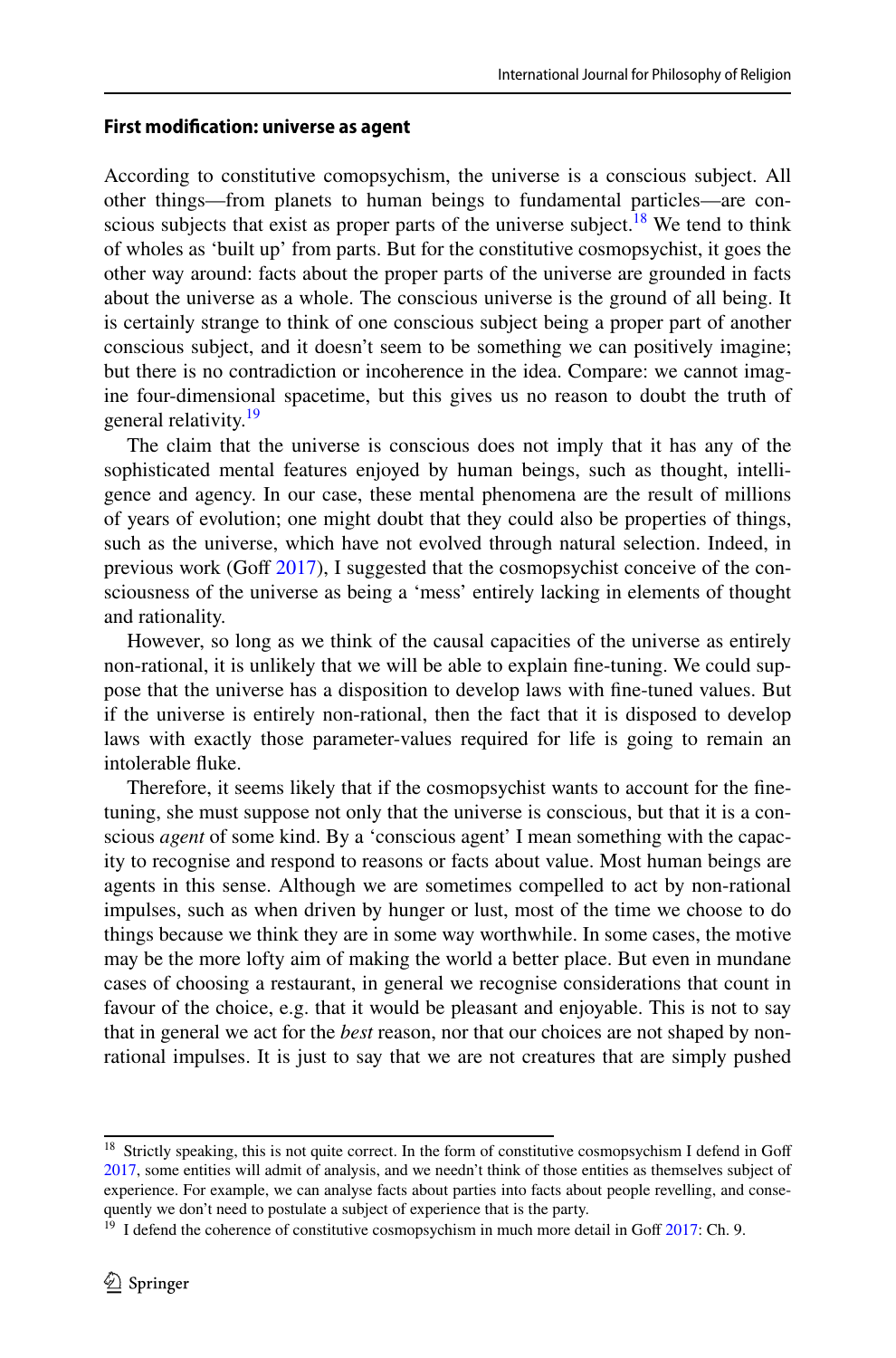and pulled by instinctive drives; we act to a large part on the basis of normative judgements about reasons.<sup>[20](#page-11-0)</sup>

It is generally assumed that human agency is grounded in complex facts about our physical makeup, and I will not here question this assumption. However, we can conceive of possible creatures with a basic capacity to recognise and respond to reasons not grounded in anything more fundamental. This is, for example, the way we think about God or immaterial angels. It is also coherent to suppose that there are physical creatures with such a basic capacity; on certain emergentist views, the human capacity to recognise and respond to reasons is basic and ungrounded (O'Connor [2002](#page-24-29)).

The frst modifcation I will be proposing is that the universe, although physical, acts, and only acts, through a basic capacity to recognise and respond to reasons. This is a strange proposal relative to how we ordinarily think about things. But it is arguably consistent with everything we can observe. It is commonly accepted that Hume was correct at least about the epistemology of causation. All that we can directly perceive in the world is the regular behaviour of physical things; we cannot directly observe the natural necessity that underlies those regularities: that which 'breathes fre into the equations', to use Stephen Hawking's memorable phrase (Hawking [1988\)](#page-23-21). It could be, as is standardly assumed, that micro-level physical properties have their own causal powers, and that it is the operation of these causal powers that 'runs the show'. But it could also be that it is the decisions of the uni-verse that run the show.<sup>[21](#page-11-1)</sup>

Two objections may occur at this point, which it would be useful to consider together:

- 1. How do the laws of physics ft into this picture? If the universe acts through a basic capacity to recognise and respond to reasons, and all facts are grounded in facts about the universe, the laws of physics seem to be irrelevant to the causal evolution of the universe.
- 2. If the universe acts through recognising and responding to reasons, why do bad things happen, things which the universe would have presumably have overwhelming reason to prevent? This question invites a problem of evil analogous to that facing the theist.

Let me answer both of these questions at once by further clarifying the position. In contrast to the theist, the agentive cosmopsychist need not take the universe to be all-powerful. Rather she can take the laws of physics to record the limitations of the universe's capacity to act. On this interpretation, everything that happens is determined by the rational choices of the universe, but the universe can only do what is

<span id="page-11-0"></span><sup>&</sup>lt;sup>20</sup> I am working with the conception of human agency laid out in more detail in Scanlon [1998](#page-24-30) and Dancy [2000.](#page-23-22)

<span id="page-11-1"></span><sup>&</sup>lt;sup>21</sup> Given that it offers an explanation of the fundamental regularities of the universe, in terms of the universe's responsiveness to value, agentive cosmopsychism is by defnition opposed to Humean accounts of laws and causation. This is not an especially controversial commitment.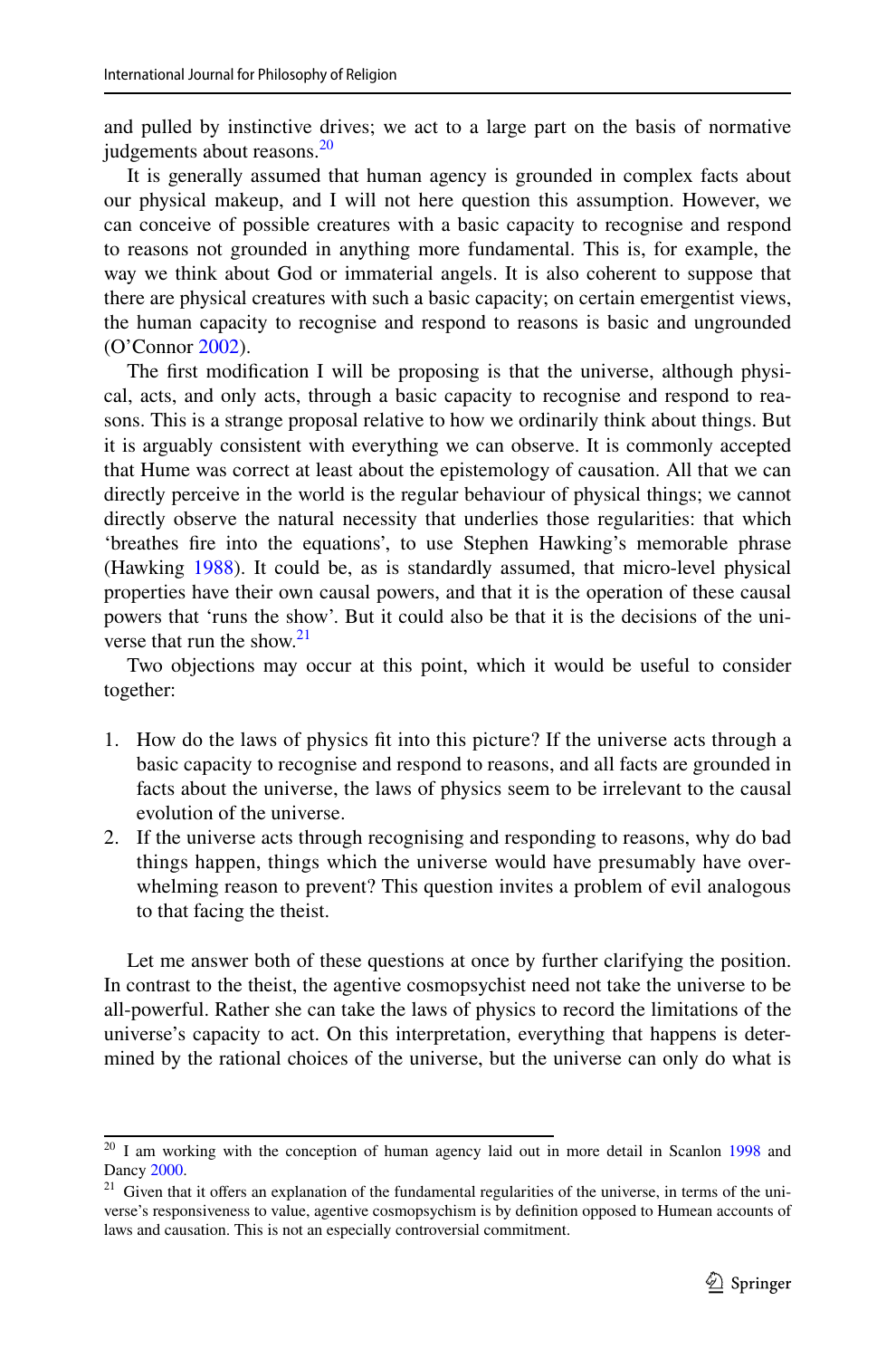physically possible, i.e. what is consistent with what the laws of physics state to be possible at any given time, given the properties of the universe at that time.<sup>22</sup>

This proposal might seem obscure and ad hoc. If the universe is the one fundamental entity and the sole arbiter of everything that happens, what could possibly restrict its ability to do what it wants? Proposing that the universe is shackled by 'the laws of physics' might seem to be an arbitrary way of avoiding the fact that the universe doesn't look like a place that has been shaped by a rational agent.

I would reply that this proposal is no more obscure or ad hoc than any other view about the fundamental causal workings of the universe. We know that the universe evolves according to certain laws. Why does this happen? Many philosophers postulate basic causal capacities defined such as to result in the universe we observe.<sup>23</sup> The agentive cosmopsychist postulates a *limited capacity to rationally act*, defned such as to result in the universe we observe: the universe has a capacity to act for reasons but is limited in the options from which it can choose. Perhaps the infuence of Western religion makes us prone to think of fundamental agents as having unlimited power, but there seems to be no incoherence in the idea of a fundamental agent with limited power.<sup>[24](#page-12-2)</sup>

Of course, we should not adopt this view unless we have good grounds for doing so. But there is, I submit, a reason to take this proposal seriously: its capacity to explain the fne-tuning. Just as the theist explains the fne-tuning in terms of God's recognition and responsiveness to the fact that it would be good to have a universe containing life, so the agentive cosmopsychist can explain the fne-tuning in terms of the universe's recognition and responsiveness to this same normative fact. (We will explore agentive explanations of fine-tuning in more detail in section IV.)

More needs to be said. We can make sense of the idea that a creator who *precedes* the existence of the universe can shape its laws, by bringing into existence a universe with the laws it wants. But if the cosmic fne-tuner just is the universe, and hence presumably has existed only as long as the universe has, the question naturally arises: *When* was the fne-tuning done?

In fact, physics does not compel us to the idea that the fne-tuning existed from the frst moments of the universe's existence. Our current models can tell us very little about the very frst period of cosmological history: the so-called 'Planck epoch', lasting  $10^{-43}$  of a second. The agentive cosmopsychist can propose that it was during this period that the universe chose fne-tuned values of the parameters and initial conditions (or rather, the conditions that obtained after the Planck epoch). The idea would be that in this early period of the universe, the universe had a constrained

<span id="page-12-0"></span><sup>&</sup>lt;sup>22</sup> Given that the universe is constrained by principles of conservation of energy, it cannot create or destroy matter, and hence can only act to alter itself.

<span id="page-12-1"></span><sup>&</sup>lt;sup>23</sup> Some take these causal capacities to be metaphysically basic (Bird  $2007$ ; Ellis  $2001$ ,  $2002$ ; Molnar [2003](#page-24-1); Mumford [2004\)](#page-24-2), but most Russellian monists take them to be grounded in categorical properties (Perebooom 2011; Chalmers [2015;](#page-23-8) Goff [2017\)](#page-23-6).

<span id="page-12-2"></span><sup>&</sup>lt;sup>24</sup> As I explain below, I agree with Swinburne ([2004\)](#page-24-31) that considerations of simplicity favour an allpowerful fundamental agent; the point I am making here is about coherence. I explain below why overall I favour agentive cosmopsychism over theism.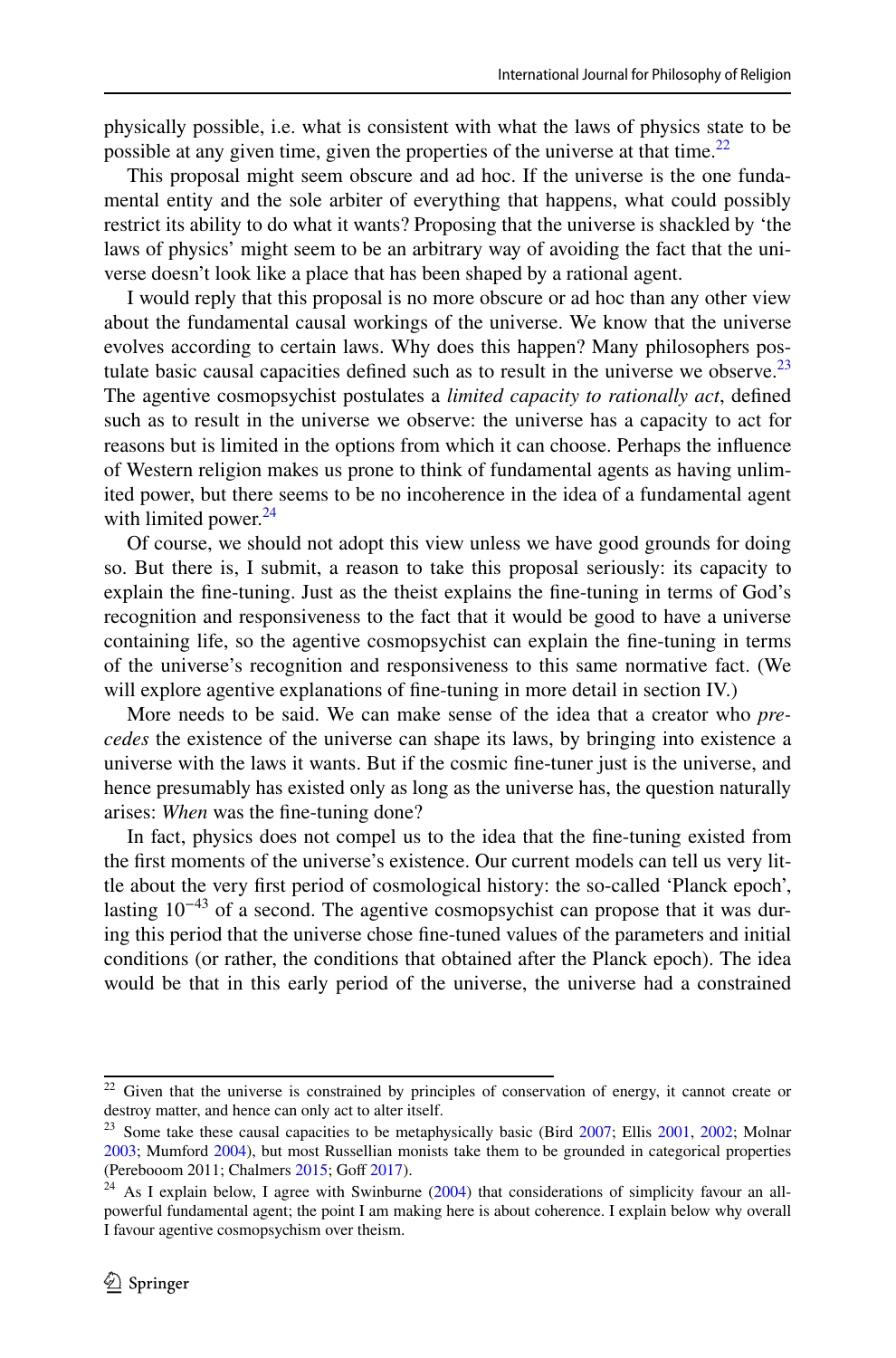capacity to determine what its nature and its causal capacities would be after the Planck epoch:

- The laws that operated in the Planck epoch determined the *form* of the laws and initial conditions that would operate subsequently (the form we reach by taking the post-Planck epoch laws/initial conditions and abstracting away from the specifc numerical values of their parameters) but did not determine the *values* of the parameters contained within them.
- The universe made it the case that the values of those parameters are compatible with the possibility of intelligent life, and it did this because intelligent life is of great value.<sup>[25](#page-13-0)</sup>

This may seem wildly speculative mystery-mongering, exploiting the limitations of our models to describe the frst split second of the universe. But our best current science tells us that the universe emerged from the Planck epoch with fne-tuned laws and conditions. The only question is what is the best explanation of this. If the proposal of the agentive cosmopsychist—including the above hypothesis concerning what happened in the Planck epoch—is more parsimonious either than the postulation of a multiverse or of a supernatural God, then a case can be made for that proposal on the basis of its being the best explanation of the fne-tuning. More on this below.

The basic outline of the proposal should now be clear. But before we assess its theoretical virtue relative to the two standard explanations of fne-tuning, there is one more crucial modifcation required.

## **2nd modifcation: representing the future**

I will argue in section V that the frst modifcation comes at negligible ontological cost. However, this is sadly not true of the second modifcation. If, during the Plank epoch, the early universe fne-tuned the laws to bring about life billions of years in the future, then it must have in some sense known, or been aware, of the future consequences of its actions. In other words, to make sense of the idea that the early universe fne-tuned the laws and initial conditions in order to bring about life, we

<span id="page-13-0"></span><sup>&</sup>lt;sup>25</sup> The hardest bit of fine-tuning to fit into this model of explanation is the low entropy at the start of the universe. The level of entropy is determined by the arrangement of matter. Therefore, it's natural to suppose that if the universe intentionally determined what the level of entropy would be after the Planck epoch, she must have done this by determining the precise arrangement of matter. But if the universe had complete freedom to determine the arrangement of matter post-Planck epoch, then presumably she could have made reality much better than it actually is; thus, the problem of evil again raises its ugly head. It seems to me that we need to say that the universe had the power to determine the level of entropy but lacked the power to determine the precise arrangement of matter that would realise that level of entropy (thanks to Barry Loewer and Luke Barnes for help with this point). How is this possible? Perhaps the universe has the power to create a superposition of many diferent states of matter each of which has the same level of entropy, a superposition which subsequently collapses into one of those determinate states such that it is completely random which determinate state it will collapse into.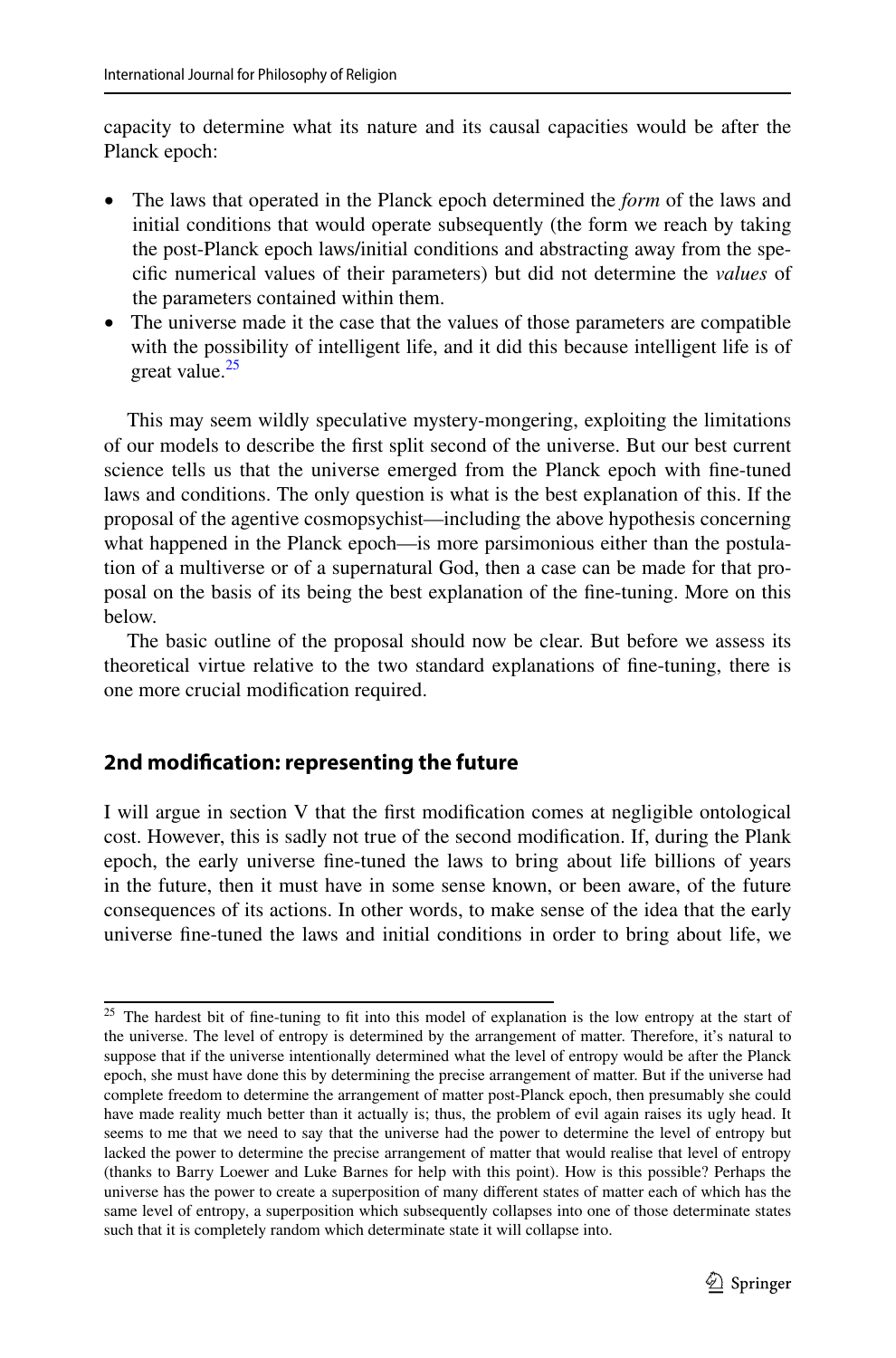need to make sense of the idea that the universe has mental states that represent the future.

I propose that the agentive cosmopsychist should suppose that the universe has a basic disposition to form spontaneous mental representations of the complete future consequences of all of the choices available to it. In a sense, this is a very simple postulation, in that the fundamental description of the disposition itself is simple. But I don't think it can be denied that the mental representations themselves, which result from the exercise of the disposition, add considerably to the cost of the theory. $26$ 

However, crucially, this cost is less than the cost incurred through the postulation of a multiverse. The proposed representational states of the universe involve great structural complexity, as will the postulation of a multiverse. However, there are important diferences between the two proposals:

- On the multiverse hypothesis, the structural complexity is realised by an astronomical number of distinct individuals; on agentive cosmopsychism, the structural complexity is realised by the properties of a single individual.
- The multiverse hypothesis postulates an enormous number of individuals that we cannot directly observe; agentive cosmopsychism does not postulate a single new individual: it merely adds properties to an individual we already believe in, namely the physical universe. If we are already committed to constitutive cosmopsychism, this second modifcation merely adds to the complexity of the universe's consciousness.

I do not deny that this second modifcation, crucial for my proposal, comes at a cost. But it is less of a cost, I believe, than the multiverse hypothesis. This will be important in section V, in which I ague that agentive cosmopsychism ofers a better explanation of fne-tuning than its rivals.

<span id="page-14-0"></span><sup>&</sup>lt;sup>26</sup> I don't think it would be implausible for the agentive cosmopsychist simply to take this disposition as basic, just as the theist takes the omniscience of God as basic. However, I also have some thoughts about a possible account of it in more basic terms. It could be that this disposition is grounded in the universe's having an acquaintance-based grasp of its causal power, i.e. of its limited capacity to recognise and respond to reasons. Grasping the nature of a causal power involves grasping the states of afairs that that causal capacity has the potential to produce. And hence, through grasping the nature of its causal power at time T1, the universe would grasp the possible states of afairs that it has the power to produce at T2. Presumably, each of those possible states of afairs that might exist at T2 would involves the universe's having a certain causal power at T2. Thus, the universe at T1, in grasping the possible states of afairs it has the power to produce at T2, would thereby grasp the nature of all of the possible causal powers it could have at T2 (which causal power it will have will presumably depend on which choice it makes); and if the universe at T1 grasps its causal power at T2, then it has—by the same line of reasoning employed above—a grasp of the potential states of afairs that at T2 it would have the power to bring about at T3. Its grasp of these potential states of affairs will afford it a grasp of the possible states off afairs that at T3 it will have the power to bring about at T4, and so on ad infnitum.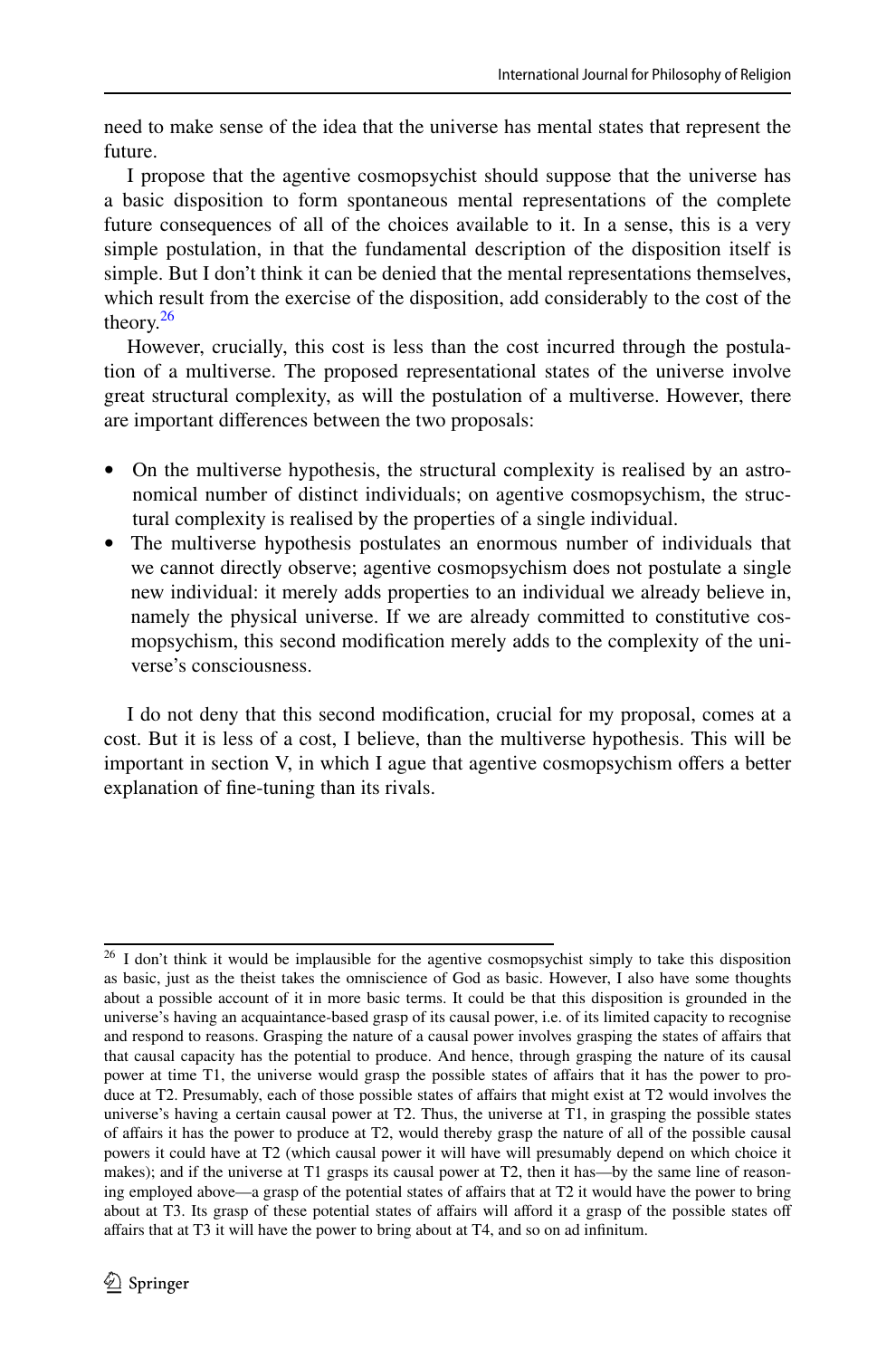## **IV – Can fundamental agents explain the fne‑tuning?**

In the next section, we will examine whether agentive cosmopsychism ofers the *best* explanation of the fne-tuning. In this section, we will examine the prior question of whether it constitutes an explanation at all; more specifcally, we will examine whether the postulation of fundamental agents—whether of the theistic or comopsychist variety—can explain the fne-tuning. I will begin by refecting in a little more detail on the question of why we want an explanation of the fne-tuning in the frst place.

In attempting to answer this question, most point to the extreme improbability of the fne-tuning. But whilst the fne-tuning is indeed extremely improbable, any combination of the parameter-values in question would be improbable; and, of course, each parameter had to have some value of other. Why then do we think that the fact that they turned out to have *these* values, rather than some other combination, needs explaining?

It is important to distinguish between something's being *improbable*, and something's being such that it's *improbable that it happened by chance*. [27](#page-15-0) Consider a random arrangement of pebbles on a beach. The fact that the pebbles happened to fall into *that exact arrangement*, of all the locations each might have had, is extremely improbable. But we don't think that this precise arrangement of pebbles requires explanation, as we don't fnd it improbable that it came about by chance. In order for some event to be not only improbable but also improbable that it happened by chance, it must be in some way marked out from all other possibilities. Suppose the pebbles clearly formed a complicated English word. Although this arrangement of pebbles is in a sense as improbable as any other arrangement, we would fnd it improbable that this happened by chance. We would seek an explanation, such as the hypothesis that someone had arranged them that way.

Returning to the topic at hand, suppose the strong nuclear force had turned out to have a value of 0.009 (rather than the fne-tuned value of 0.007). That would have been extremely improbable: Of all the values it could have had, it turned out to have exactly *that* value. But this fact would not have needed explaining.<sup>28</sup> For there is nothing that marks out that value from other values, so as to incline us to think it improbable that the strong nuclear force had that value by chance.

The reason we think that the value of 0.007 needs explaining is, of course, that it is the value required for life. But pointing this out just pushes the lump to another part of the carpet, for we now need to ask what's so special about life. If the strong nuclear force had the value 0.009, then presumably this would have made a diference; let us imagine that only in universes with a strong nuclear force of 0.009 are there precisely  $10^{80}$  neutrons. We could then say that a value of 0.009 is 'fine-tuned'

<span id="page-15-0"></span><sup>&</sup>lt;sup>27</sup> In the discussion of this paragraph, I am largely following the approach and examples employed by White [\(2007](#page-24-32)) in a slightly different context.

<span id="page-15-1"></span><sup>&</sup>lt;sup>28</sup> Of course, there would have been no one about to explain or not explain the value of the strong nuclear force in a universe in which its value is 0.009. Nonetheless, I am assuming that *whether or not a given phenomenon requires explanation* is not determined by the preferences or actions of human beings.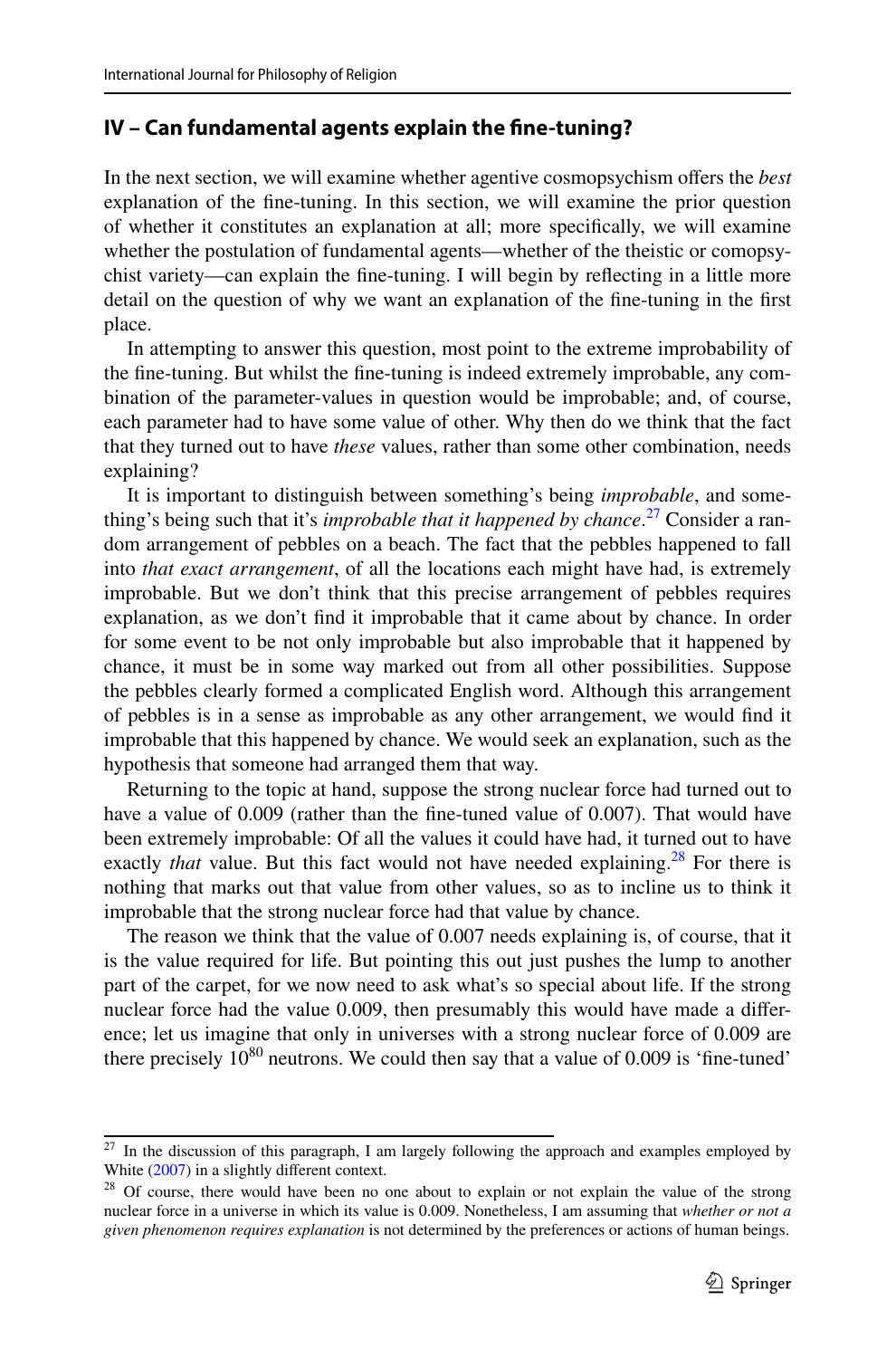to allow a world with precisely  $10^{80}$  neutrons, just as in our world the strong nuclear force is fne-tuned to allow a world with life. Still, it would not cry out for explanation if the strong nuclear force was 'fne-tuned' for this result, as there is nothing special about there being precisely  $10^{80}$  neutrons.

The diference is that life, and ultimately intelligent life, is of great value. Without life, and especially without intelligent life, the universe would have had infnitely less value than it actually does; indeed, it is not implausible that it would have had no value. The fact that the strong nuclear force is precisely 0.007 is remarkable not simply because it is improbable (any number would have been equally improbable), but because it is precisely the number needed for allowing the universe to be a place of great value. More generally, of all the values the parameters of the laws/initial conditions might have had, they turned out to have exactly the values required to allow the universe to be a wonderful place. It is this that many cannot accept as a fluke. $29$ 

The commitment to explaining fne-tuning, then, is dependent on a commitment to life/intelligent life being of great value. Moreover, the value in question must be of a fairly robust kind. Many philosophers hold that facts about value are dependent in some way on human preference or practices. But if the value of life is, in this way, in the eye of the beholder, then it is hard to see why the fne-tuning would need explaining. My existence is special to me in a way the existence of anyone else isn't (let's suppose). My existence is also extremely improbable; if any of my many great, great, great grandparents hadn't met, I would never have existed. And yet we don't think the fact that, against all the odds, I exist requires explanation, precisely because there's nothing objectively special about my existence as opposed to the existence of any other human being. Similarly, unless life/intelligent life is objec-tively of great value, the fine-tuning needs no explanation.<sup>[30](#page-16-1)</sup>

<span id="page-16-0"></span> $29$  As I said in footnote 14, I agree with Hawthorne and Isaacs [\(2018](#page-23-17)) that the deeper story of why the fne-tuning needs explaining should be put in Bayesian terms but that I also think for most purposes I think it's fne to discuss the fne-tuning in terms of the ideology of inference to the best explanation. Moreover, I still think we need to commit to the objectivity of value when giving the Bayesian fnetuning argument for design, in order to answer the worries about the motivations of the cosmic agent discussed in the rest of this section. If there is something objectively valuable about life, then fne-tuning is more likely conditional on the laws/initial conditions having been chosen by an agent than it is conditional on the laws/initial conditions having a non-agential cause or no cause at all. If there is nothing objectively valuable about life, then a cosmic agent may happen to like life but may equally happen to like random chaos; and therefore the probability of the fne-tuning conditional on the laws/initial conditions having an agential cause is no greater than the probability of the fne-tuning conditional on the laws/initial conditions having a non-agential cause. Something along these lines is, I think, the correct response to the challenge (considered by Hawthorne and Isaacs) to the proponent of the fne-tuning argument for God to explain why the fne-tuning does not support the existence of a God with a Tungsten fetish.

<span id="page-16-1"></span><sup>&</sup>lt;sup>30</sup> The dependence of fine-tuning arguments on objective value is explored and defended in Mulgan [2015](#page-24-33). The value subjectivist proponent of the fne-tuning argument might respond in the following way: What needs explaining is that the fact that the laws of nature *mirror our preferences*; we value life, and the laws of nature are, against all the odds, fne-tuned for life. However, it is inevitable (or at least highly likely) that evolved creatures will value life, and the existence of life is impossible without fne-tuned laws. And thus, we do not need an explanation as to why these two things—the fne-tuning and the fact that humans value life—have met in the same universe.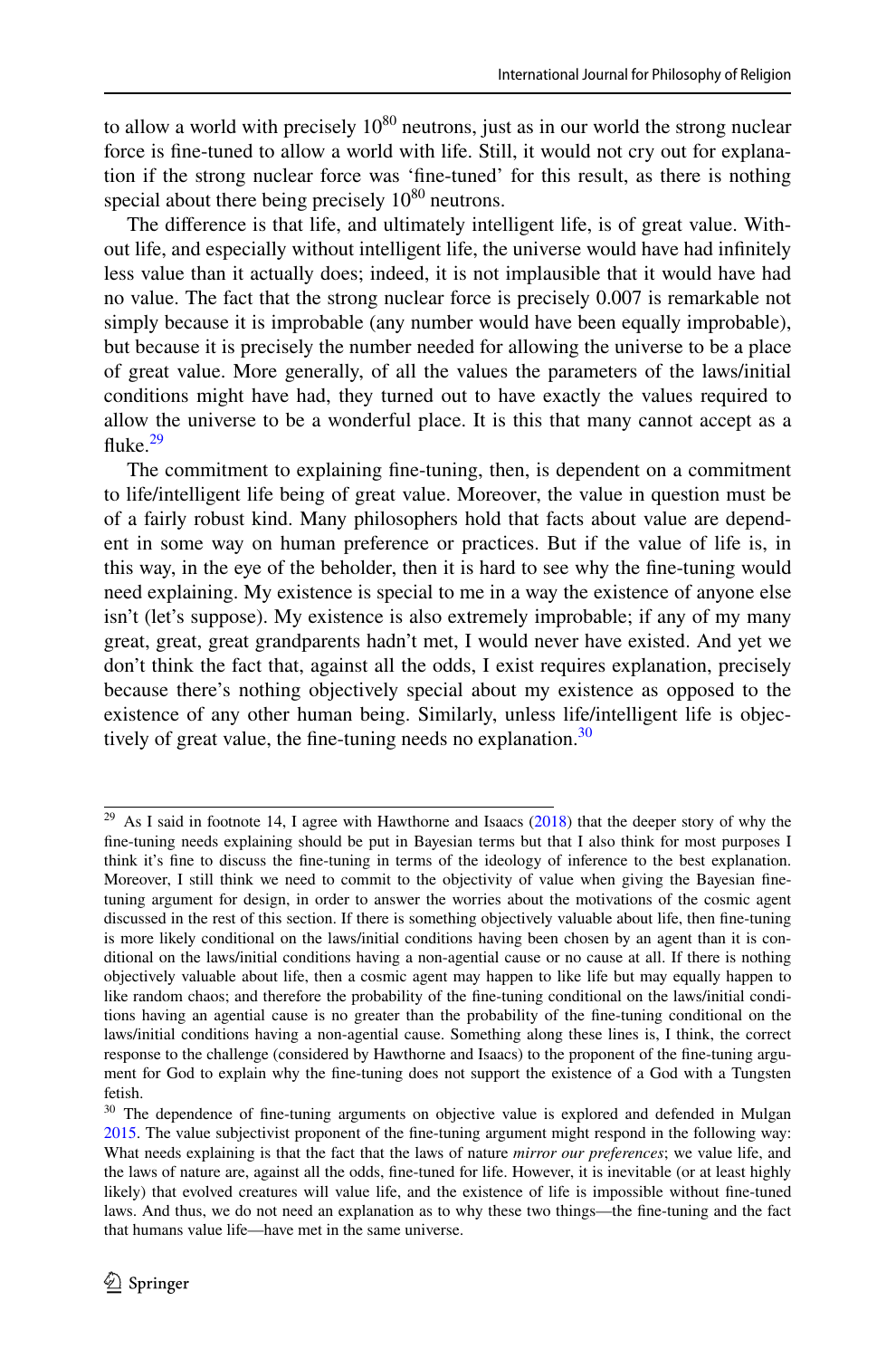The fact that the commitment to explaining fne-tuning involves a commitment to objective value is important when responding to a certain form of objection to agentive explanations of fne-tuning (of course, the target is usually taken to be God, but the same form of objection would apply equally to natural agents). The objection I have in mind is that we have no grounds for making assumptions about how a divine or cosmic agent is likely to act. Elliot Sober puts it as follows:

Our judgements about what counts as a sign of intelligent design must be based on empirical information about what designers often do and what they rarely do. As of now, these judgements are based on our knowledge of human intelligence. The more our hypotheses of intelligent designers depart from the human case, the more in the dark we are as to what the ground rules are for inferring intelligent design (Sober [2003:](#page-24-34) 38).

This objection might a good one if we are thinking of motivation along Humean lines, i.e. that agents are ultimately motivated by basic desires, basic in the sense that the agent did not adopt those desires on rational grounds. But this is not the way I am thinking of the cosmic agent. The cosmic agent acts not from a pre-existing stock of brute desires, but because she recognises what she has reason to do.<sup>31</sup> Given this non-Humean understanding of the cosmic agent's agency, we are in a position to predict her motivations: she is likely to be motivated to promote what is of value.

Richard Swinburne has argued that an agent who knows the normative truth, and who is not subject to non-rational infuences, will inevitably perform the best pos-sible action [if there is one (Swinburne [2004:](#page-24-31) Ch. 5)]. If she knows what she has overwhelming reason to do, and there are no desires pressing her in another direction, then why on earth wouldn't she do it? Perhaps Swinburne exaggerates, but it is certainly not surprising or unlikely that an agent with a capacity to recognise and respond to reasons should be motivated to do what she has reason to do. In so far as we think life is of great objective value, then it is likely that a (non-Humean) cosmic agent would be motivated to bring it about.

Or at least this is the case assuming that the cosmic agent's capacity to recognise and respond to reasons works well. What right do we have to suppose that? And what right do we have to suppose that the cosmic agent is not subject to irrational desires? These are all possibilities, but they are not all equally simple. Richard Swinburne points out that, in the absence of evidence to the contrary, scientifc practice has exhibited a preference for the values of zero and infnite over values in between, on the basis of their greater simplicity:

…the hypothesis that some particle has zero mass, or infnite velocity, is much simpler than the hypothesis that it has a mass of 0.34127 of some unit, or a velocity of 301,000 km/sec. A fnite limitation cries out for an explanation of why there is just that particular limit, in a way that limitlessness does not. And scientifc practice shows this preference for infnite values over fnite values of a property. It preferred to postulate that light had an infnite velocity rather

<span id="page-17-0"></span><sup>&</sup>lt;sup>31</sup> Given that the cosmic agent is a person, it seems appropriate to refer to her with a personal pronoun.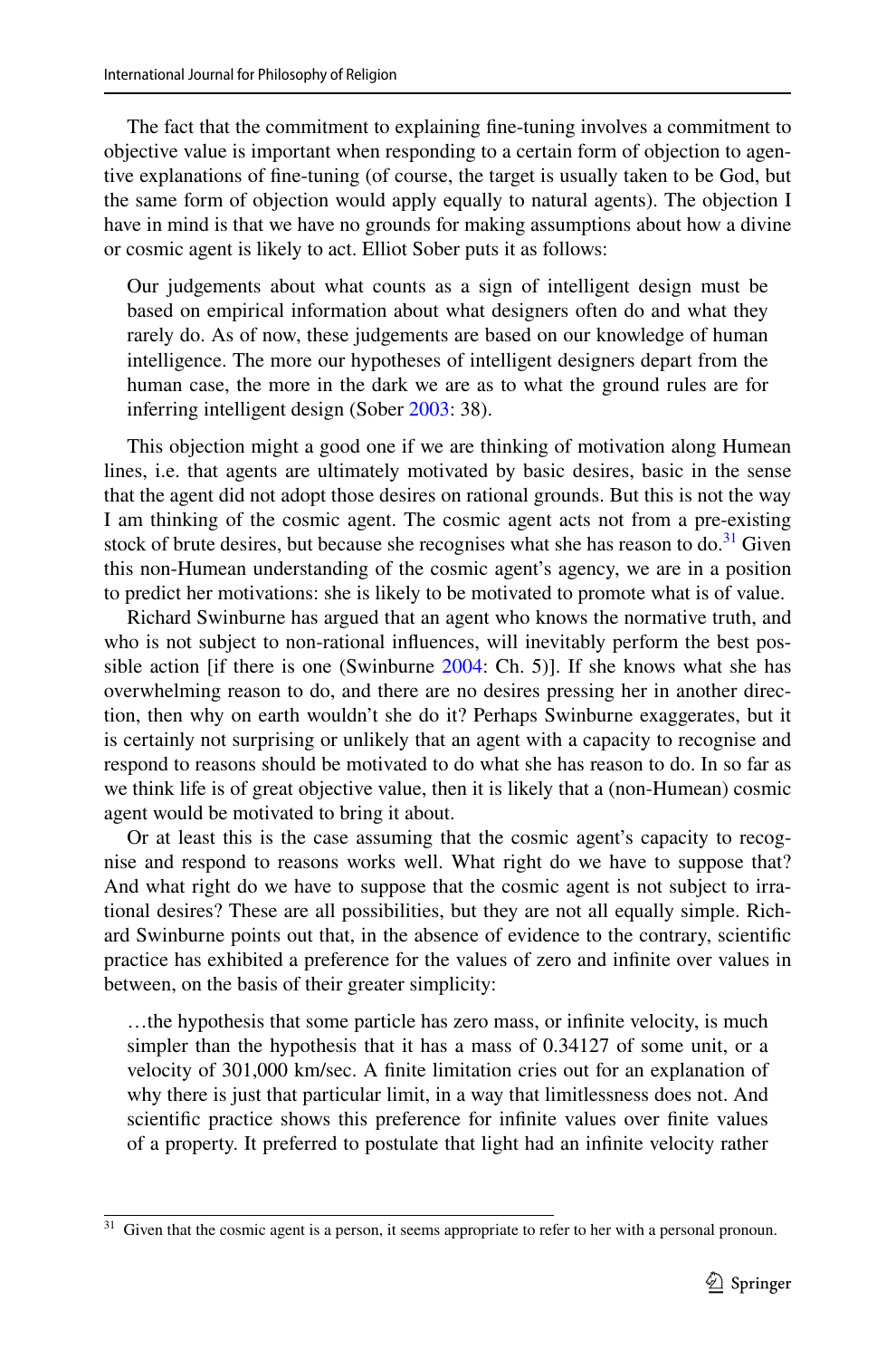than a particular large fnite velocity – for example, 301,000 km/sec. – until data found that were very improbable on the former hypothesis…And…[scientists]…have always preferred hypotheses that some particle had zero mass to hypotheses that it had some very small mass, when both were equally compatible with the data. There is a neatness about zero and infnite that particular finite numbers lack (Swinburne [2004:](#page-24-31) 55 and 97).

With reference to these kind of considerations, Swinburne argues that the postulation of an all-knowing and all-powerful divine being is much simpler than the postulation of a divine being with some arbitrary limit to its knowledge or power (Swinburne: 2004: Ch. 5). Along similar lines, I submit that the hypothesis that the universe has a fawless capacity to recognise and respond to reasons is much simpler than the hypothesis that this capacity of the universe has some arbitrary faw; likewise, the hypothesis that the universe is not subject to irrational desires is simpler than the hypothesis that it is.<sup>32</sup> In the absence of any reason to believe a more complex hypothesis, a simpler one is to be preferred.

Along similar lines, I am inclined to think that the postulation of an evil or irrational cosmic agent to explain the sufering and imperfections of the world is inferior to the postulation of a cosmic agent of limited power. In his 'evil God challenge', Stephen Law demands of the theist an explanation of why an evil God is less likely than a good God (Law [2010](#page-24-35)). One could argue that the good in the world allows us to rule out an evil God, but such a case would seem to mirror the familiar argument that the evil in the world rules out a good God. Whilst I agree that the problem of evil makes theism untenable, I do think a case can be made that an evil divine agent is less likely than a good one, at least if we have a non-Humean understanding of divine agency. On a Humean conception of the divine agent, God could have any desires whatsoever, and an evil God is just as likely as a good God.<sup>33</sup> However, if the evil God is a non-Humean agent, then there must be some explanation of her evil motivations. Perhaps her capacity to recognise reasons is in some way fawed; perhaps she is subject to irrational desires; perhaps there is a mixture of the two. In any case, a theory that postulates an evil God must tell some such story, and moreover it must be one that predicts the universe as we fnd it. Such a theory is going to end up extremely complicated. My preferred story—that the cosmic agent has a fawless capacity to recognise and respond to reasons but has power-limitations expressed by the laws of physics—is much simpler.

<span id="page-18-0"></span> $32$  My argument here is very much influenced by Swinburne  $2004$ , but I disagree with him in two respects: (i) Although the ascription of omniscience is, in a sense, very simple, I agree with Richard Dawkins [\(2006](#page-23-23): Ch 4) that the complex representational states of God entailed by Her omniscience constitute a signifcant cost to theism (similarly, my cosmic agent's awareness of the future involves signifcant cost), (ii) Although there is a simplicity-based consideration in favour of omnipotence, the existence of evil renders it more probable overall that the fundamental agent (if there is one) has limited power.

<span id="page-18-1"></span> $33\,$  I am setting aside for the sake of this discussion other arguments that might give us reason to think that God is perfectly good, such as the ontological argument.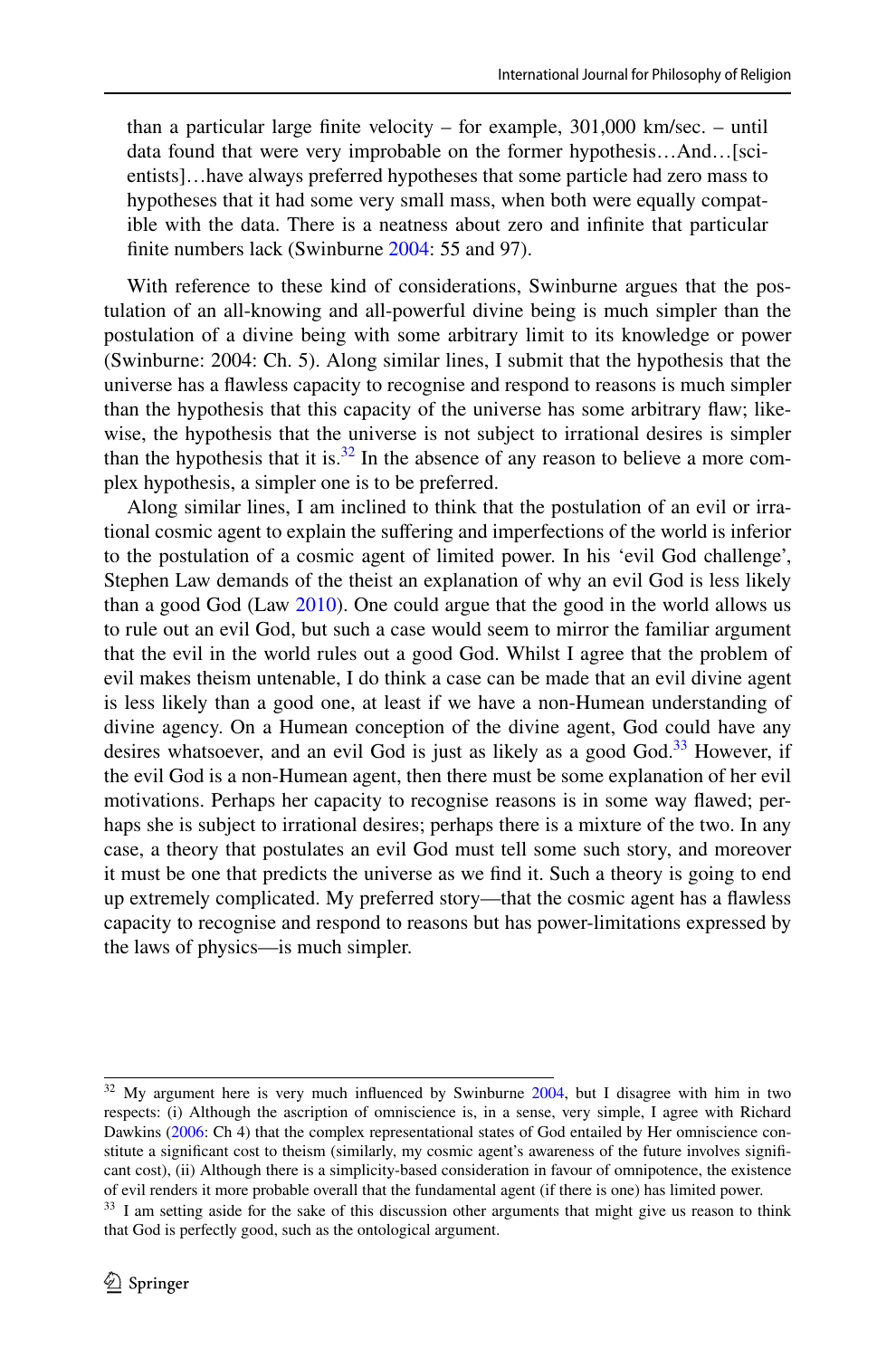To emphasise, I am not assuming a non-Humean view of *human* agency, only of cosmic agency.[34](#page-19-0) I *am* assuming a commitment to objective value. But, as I have argued, one already has that commitment if one is committed to explaining fne-tuning.

With the non-Humean conception of the cosmic agent in place, the agentive cosmopsychist's explanation of the fne-tuning is straightforward. It is not left an intolerable fuke that, of all the values the parameters might have had, they turned out to have exactly the values required to make a universe of value; rather this fact is explained in terms of the rational responsiveness of a cosmic agent of limited power.

## **V – Why agentive cosmopsychism ofers the best explanation of the fne‑tuning**

If the fne-tuning needs explaining, which I'm assuming it does, and there are multiple hypotheses that explain it, then we must try to assess without prejudice which is the best hypothesis. I will assume:

- (i) that all three hypothesis we have considered—theism, the multiverse hypothesis and agentive cosmopsychism—explain the fne-tuning, in the sense of rendering it not an implausible fluke,  $35$ and hence:
- (ii) that we must decide which is the best explanation on the basis of  $(A)$  comparisons of theoretical virtue, such as parsimony (and simplicity more generally), elegance and unity, and (B) other advantages or disadvantages of each theory.

I will begin by assessing the relative theoretical virtue of the theories, before turning to other considerations.

Agentive cosmosychism is clearly more theoretically virtuous than theism. Both postulate a fundamental mind. But the fundamental mind postulated by theism is supernatural, immaterial and metaphysically necessary, leading to a disunifed theory (God on the one hand, the natural universe on the other) and a signifcant cost in terms of qualitative parsimony (a commitment to both physical and non-physical kinds, and to both necessary and contingent kinds). Agentive cosmopsychism, in supposing that this fundamental agent is the intrinsic nature of the contingent, physical universe, avoids these costs.

How does agentive cosmopsychism fare in comparison to the multiverse hypothesis, as regards theoretical virtue? I have already argued that the second modifcation to turn constitutive cosmopsychism into agentive cosmopsychism incurs less cost than the multiverse hypothesis. But perhaps one might think that the frst

<span id="page-19-0"></span><sup>&</sup>lt;sup>34</sup> In Goff [2018](#page-23-24) I provide grounds for accepting a non-Humean account of human agency. This could provide further support for agentive cosmopsychism: if we already have a commitment to human non-Humean agency, then the postulation of non-Humean cosmic agency is not a wholly new commitment.

<span id="page-19-1"></span><sup>&</sup>lt;sup>35</sup> I am assuming for the sake of discussion that the multiverse would explain the fine-tuning. In fact, there is reason to doubt this: see, for example, White [2000.](#page-24-36) I am currently working on a paper on the White argument.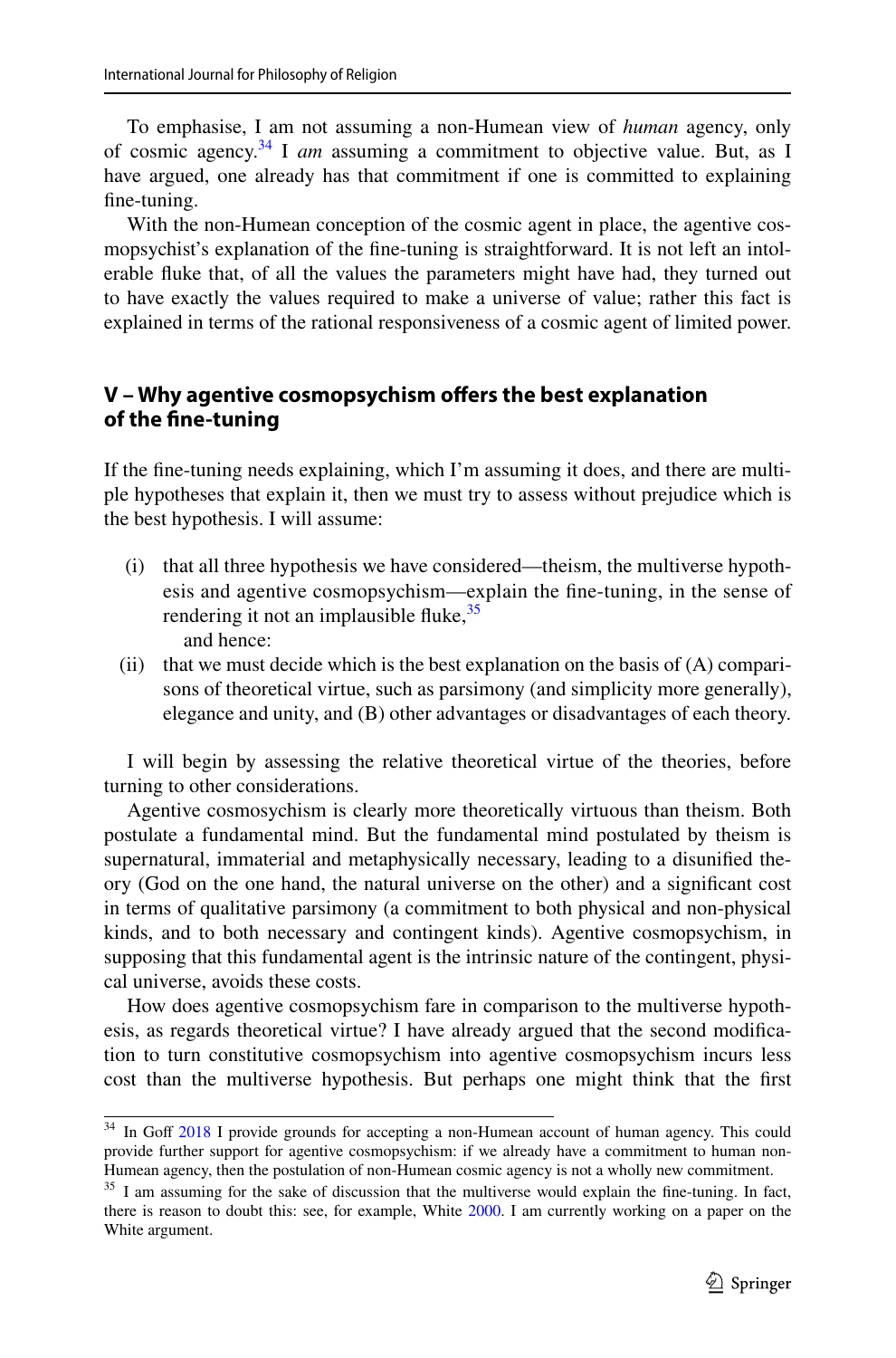modifcation, or a basic commitment to Russellian monism itself, incurs more of a cost than a commitment to the multiverse hypothesis. Let us take these in turn.

I can see no grounds for thinking that constitutive cosmopsychism is more costly than any other form of Russellian monism. Priority monism is not more costly than smallism: if anything it's much cheaper, as there's only one fundamental thing! And a Russellian monist priority monist has to think there's some intrinsic nature to the cosmos. I can't see why the supposition that its intrinsic nature is consciousnessinvolving is any less costly than the supposition that it involves some non-consciousness-involving intrinsic nature (and if my simplicity argument for panpsychism goes through, it's less costly).

What about the move from cosmopsychism in which the universe is a nonrational 'mess'—call this 'standard cosmopsychism'—to cosmopsychism in which the universe is a rational agent (the frst modifcation described above)? It is difcult to refect on this question dispassionately, as we are strongly inclined for cultural reasons to think of the thesis that the universe is an agent as a ludicrously extravagant cartoon. But recall that agentive cosmopsychism is consistent with everything we can observe, and if we do manage to dispassionately assess its relative parsimony, it is not obvious that the transition to it—at least once one is already a Russellian monist—involves any cost at all.

After all, the  $(non-Humean)^{36}$  Russellian monist priority monist must make some postulation to account for the natural necessity that drives the universe; let us assume (refecting the norm) that the standard cosmopsychist attributes to the universe multiple non-rational causal powers, in virtue of which the universe brings into being future states of itself in response to present states of itself. The agentive cosmopsychist instead postulates a limited capacity to recognise and respond to reasons. Which postulation is simpler? There are consideration of parsimony favouring each option:

- *Considerations in favour of Standard Cosmopsychism*—The causal capacity postulated by the agentive cosmopsychist is perhaps a little more complex than any single non-rational disposition, in that it involves a recognitional state (recognising that one has reason to  $\varphi$ ) and a responsive state (responding to that reason by φing).
- *Considerations in favour of Agentive Cosmopsychism*—The agentive cosmopsy-chist postulates only one causal capacity rather than multiple.<sup>[37](#page-20-1)</sup>

<span id="page-20-0"></span><sup>&</sup>lt;sup>36</sup> As I explained in footnote 21, agentive cosmopsychism involves a commitment to non-Humeanism about causation. This is not an especially contentious theoretical preference.

<span id="page-20-1"></span><sup>&</sup>lt;sup>37</sup> On agentive cosmopsychism, the specification of the constraints of the universe's rational causal capacity—which express the complete laws of fundamental physics—will be more complex than the specifcation of any single causal power postulaedt by the standard cosmopsychist. But the complexity involved in specifying the fundamental power postulated by the agentive cosmopsychist will mirror the complexity of the causal powers postulated by the standard cosmopsychist taken as a whole (for those causal powers, as a whole, express the complete laws of physics). In this respect, the two hypotheses are equally complex. In saying that the agentive cosmopsychist 'postulates only one causal capacity' I was setting aside the second modifcation discussed in section III, which we have already (in section III) compared in cost to the multiverse hypothesis.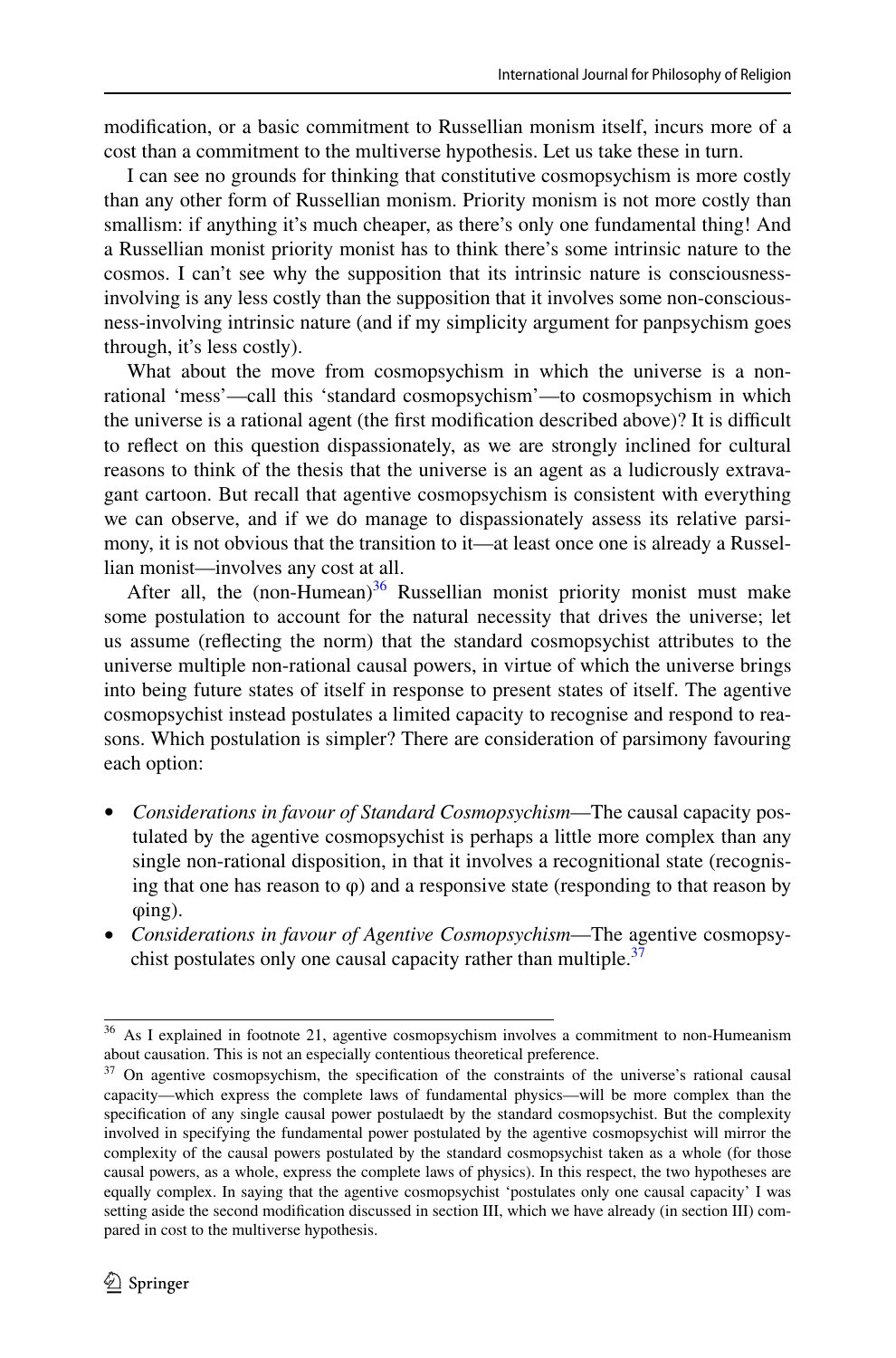In my judgment, the postulations of the agentive cosmopsychist are overall simpler. Perhaps some will disagree, but there is clearly not much in it. Even if the move from standard cosmopsychism to agentive cosmopsychism does involve a cost, that cost is negligible. When compared to other forms of Russellian monism, basic agentive cosmopsychism (i.e. cosmopsychism with the frst modifcation) is not especially costly.

What of the cost simply of being a Russellian monist, or more specifcally of postulating an intrinsic nature to physical reality, rather than just believing in the causal-structural properties postulated by physical science? If the regress argument against causal structuralism discussed earlier is sound, then we have no choice but to postulate an intrinsic nature to matter. Even if that argument isn't sound, the advantages of Russellian monism in terms of accounting for consciousness may make it worth postulating an intrinsic nature to physical reality. But suppose one rejects all independent reasons to postulate an intrinsic nature to matter (the regress argument and the knowledge/conceivability arguments that try to show that consciousness can't be explained in causal-structural terms) and is just looking for an explanation of the fne-tuning. Is it better to go for the multiverse hypothesis or agentive cosmopsychism? This is tough judgment call, but it seems to me overall better to add a little to the universe we have rather than to invest in an astronomical number of extra universes.

Moving on from considerations of theoretical virtue, the most signifcant advantage of agentive cosmopsychism is that it avoids the false predictions of its rivals. It is not subject to Penrose's Boltzmann brain problem, discussed above. And as regards the problem of evil, the agentive panpsychist is able to explain the imperfections of reality in terms of the limited powers of the universe. Indeed, she might plausibly claim that the universe made reality as good as possible given its limited powers.

Perhaps one could argue that there are certain possible values of the parameters of our physics that would have made the universe signifcantly better and press a problem evil against agentive cosmopsychism on this basis, but in the absence of such an argument it is not clear that agentive cosmopsychism faces any difficulty in this area. Even if such an argument could be pressed, it's possible that it could be countered by further qualifying the powers of the universe; we'd have to see the details. In any case, agentive cosmopsychism is in a signifcantly better position than theism with respect to the existence of evil and sufering.

Perhaps the theist may further support the existence of God with other arguments of natural theology, with the hope of showing that overall theism is to be preferred. I obviously do not have space here to consider all such possible strategies, and so will confne myself to making brief comments about the two other most discussed arguments for God: the ontological argument and the cosmological argument:

### **The ontological argument**

If the ontological argument is sound, then the necessary existence of God can be demonstrated a priori, and hence the fne-tuning argument for God is redundant.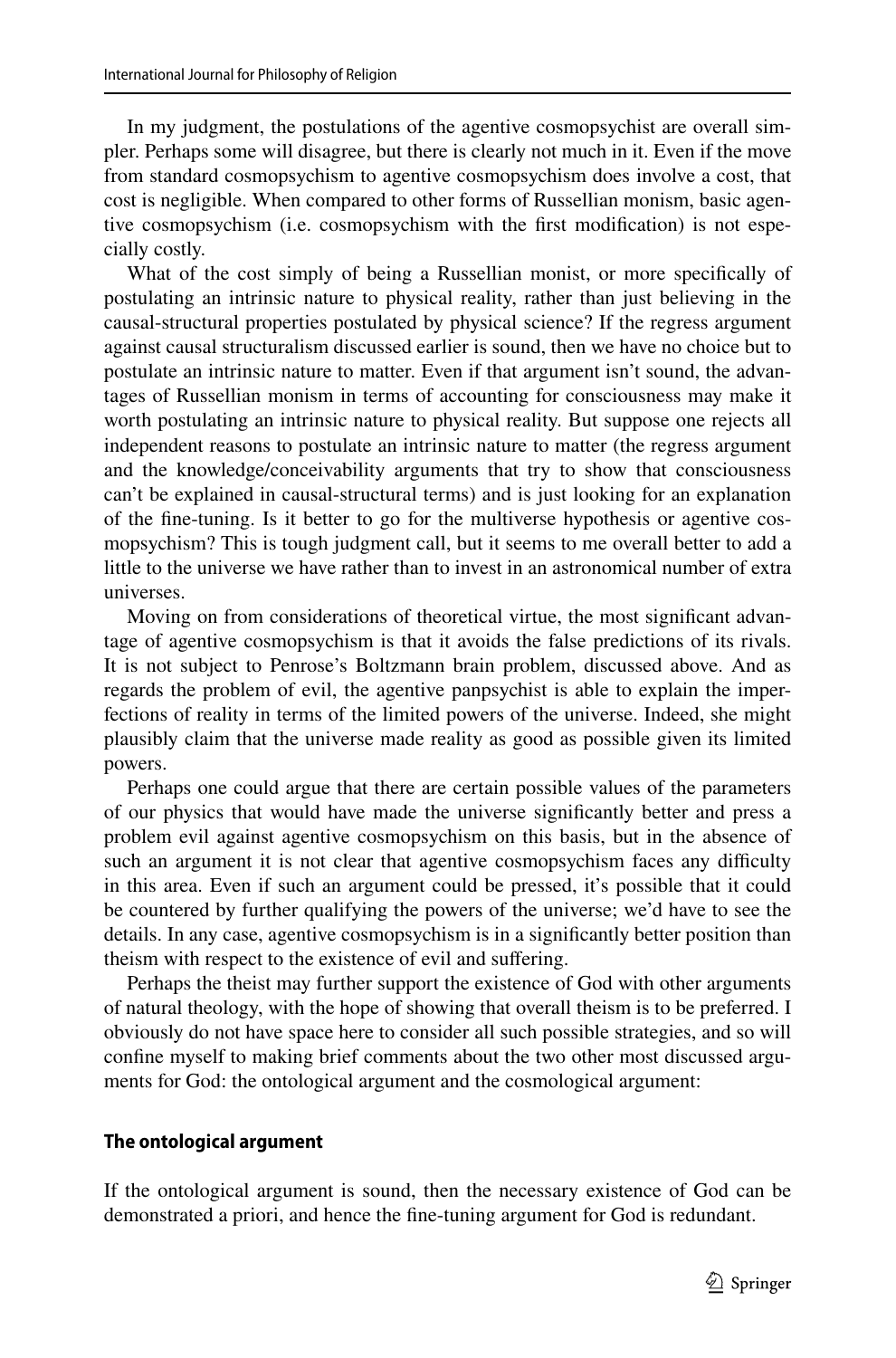## **The cosmological argument**

Suppose the cosmological argument is able to demonstrate the existence of a timeless and necessarily existent cause of the big bang. In this case, the agentive cosmopsychist can accommodate this fnding by adopting the following two theses:

- the entity E that is the physical universe exists necessarily and has its spatiotemporal properties contingently (i.e. 'physical universe' is a phase sortal of E as 'adulthood' is a phase sortal of a person),
- E as a non-spatiotemporal entity caused the big bang (i.e. the non-physical phase of E caused its physical phase). $38$

Given that physical science tells us nothing of the intrinsic nature of the universe, physical science can give us no grounds for holding that something with such an intrinsic nature is essentially spatiotemporal. In this way, the agentive cosmopsychist is able to avoid both the theistic problem of evil and a vicious dichotomy between God and the universe. In other words, one can accept the fnding of the cosmological argument whilst still avoiding the profigate and problematic implications of the- $\lim_{n \to \infty} 39$  Of course, the cosmological argument may not demonstrate anything significant at all, in which case a contingentist form of agentive cosmopsychism will have even more of an advantage over theism in terms of parsimony.<sup>[40](#page-22-2)</sup>

## **VI – Conclusion**

I have argued not only that agentive cosmopsychism can explain the fne-tuning, but that it ofers an explanation superior to its two main rivals: theism and the multiverse hypothesis. Those who accept the need to explain fne-tuning ought to take the view seriously.<sup>[41](#page-22-3)</sup>

<span id="page-22-0"></span><sup>&</sup>lt;sup>38</sup> Obviously we need to read 'phase' talk here in such a way that a phase can be non-temporal. If one is in doubt about the coherence of this, one can just stick to what is outside of the brackets.

<span id="page-22-1"></span> $39$  Craig ([1991\)](#page-23-25) argues that a timeless cause of the universe must be personal. I don't find these arguments persuasive, but in any case, the agentive cosmopsychist can accept their conclusions. There isn't, as far as I can see, anything in the cosmological argument that gives us grounds for believing that the cause of the universe is *omnipotent* or that that entity is *presently supernatural.*

<span id="page-22-2"></span> $40$  I lay out this position in more detail in Goff (forthcoming).

<span id="page-22-3"></span><sup>&</sup>lt;sup>41</sup> This paper was written with support from a Summer Stipend from the Templeton project 'Pantheism and Panentheism'. I am grateful for comments from Yujin Nagasawa, Andrei Buckareff, Hedda Hassel Mørch, Barry Loewer, Luke Barnes, David Chalmers, Emma Bullock, Fana Schiefen, Godehard Brüntrup, Ludwig Jaskolla, Benedikt Göcke, two anonymous reviewers and participants at 'Idealism and the Mind–Body Problem', NYU Shanghai June 2017, 'Panpsychism and Panentheism', Catholic Academy of Schwerte February 2018, and at my presentation of this paper at the Ian Ramsey Centre, University of Oxford, March 2018, as part of the 'God, Good and Evil, in a Scientifc Age' series. After publishing a popular version of this article, I was contacted by Justin Gaudry, who published a version of the same idea in a blog post in 2008 <https://panexperientialism.blogspot.com/2008/08/goldilocks-enigma.html>(the term 'cosmopyschism' was also coined on Gaudry's blog).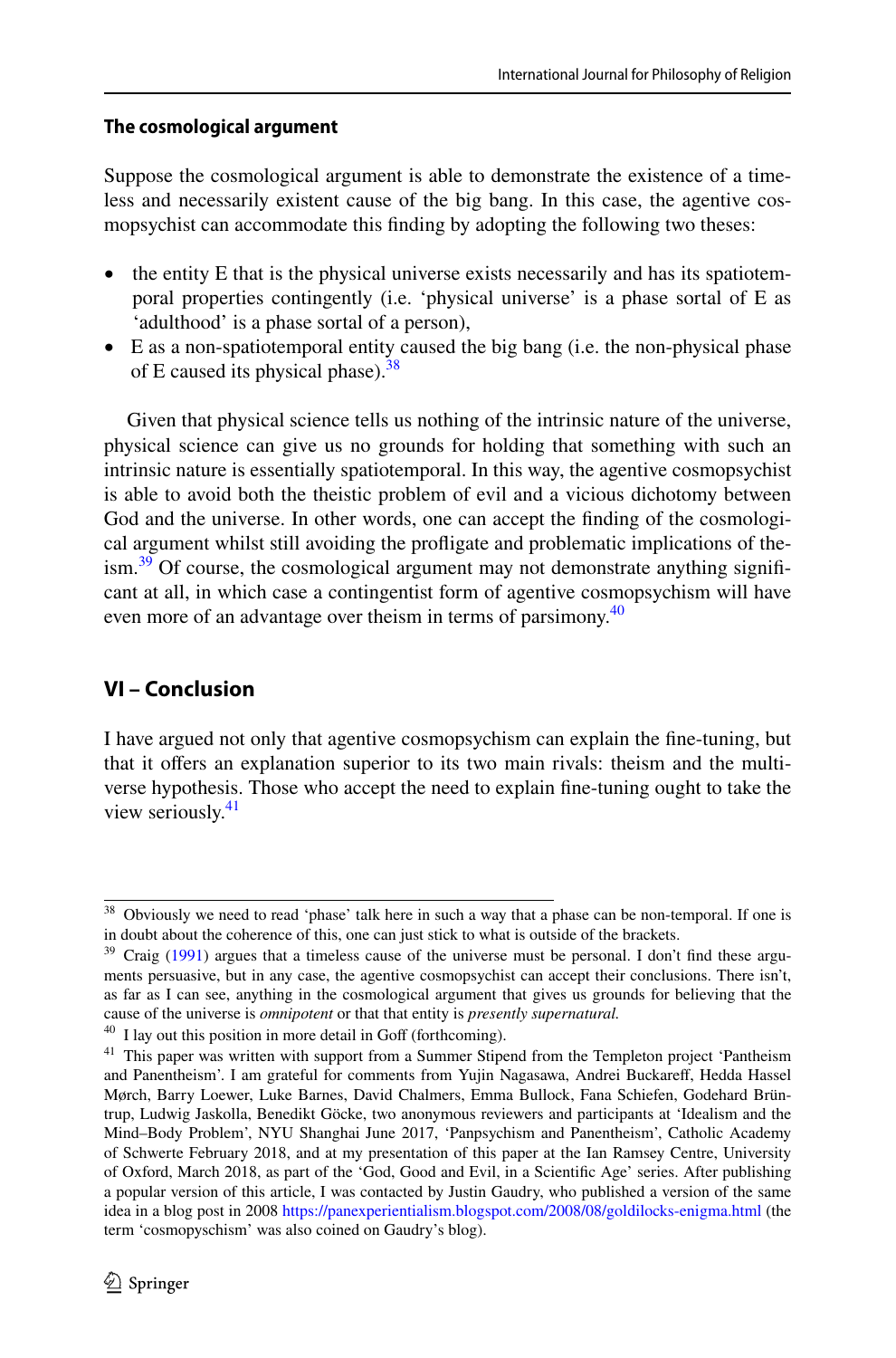**Funding** Funding was provided by John Templeton Foundation.

**Open Access** This article is distributed under the terms of the Creative Commons Attribution 4.0 International License ([http://creativecommons.org/licenses/by/4.0/\)](http://creativecommons.org/licenses/by/4.0/), which permits unrestricted use, distribution, and reproduction in any medium, provided you give appropriate credit to the original author(s) and the source, provide a link to the Creative Commons license, and indicate if changes were made.

### **References**

- Albahari, M. (Forthcoming). Beyond cosmopsychism and the Great I Am: How the world might be grounded in universal 'Advaitic' consciousness. In W. E. Seager (Ed.), *The Routledge handbook of panpsychism*. London: Routledge.
- <span id="page-23-5"></span>Armstrong, D. M. (1997). *A world of states of afairs*. Cambridge: Cambridge University Press.
- <span id="page-23-9"></span>Bennett, K. (2003). Why the causal exclusion problem seem intractable, and how, just maybe, to tract it. *Nous, 37*(3), 471–497.
- <span id="page-23-0"></span>Bird, A. (2007). *Nature's metaphysics: Laws and properties*. Oxford: Oxford University Press.
- <span id="page-23-4"></span>Blackburn, S. (1990). Filling in space. *Analysis, 50,* 62–65.
- <span id="page-23-20"></span>Bradley, D. J. (2009). Multiple universes and observation selection efects. *American Philosophical Quarterly, 46,* 61–72.
- <span id="page-23-3"></span>Campbell, K. (1976). *Metaphysics: An introduction*. Encino, CA: Dickson.
- <span id="page-23-14"></span>Chalmers, D. (2016). The combination problem for panpsychsim. In G. Brüntrup & L. Jaskolla (Eds.), *Panpsychism: Contemporary perspectives*. New York: Oxford University Press.
- <span id="page-23-7"></span>Chalmers, D. J. (2009). The two-dimensional argument against materialism. In B. McLaughlin (Ed.), *The Oxford handbook of the philosophy of mind*. Oxford: Oxford University Press.
- <span id="page-23-8"></span>Chalmers, D. J. (2015). Panpsychism and panprotopsychism. In T. Alter & Y. Nagasawa (Eds.), *Consciousness in the physical world: Essays on Russellian monism*. Oxford: Oxford University Press.
- <span id="page-23-15"></span>Coleman, S. (2006). Being realistic: Why physicalism may entails panexperientialism. *Journal of Consciousness Studies, 13*(10–11), 40–42.
- <span id="page-23-13"></span>Coleman, S. (2014). The real combination problem: Panpsychism, microsubjects and emergence. *Erkenntnis*, *79*(1), 19–44.
- <span id="page-23-10"></span>Coleman, S. (2016). Panpsychism and neutral monism: How to make up one's mind. In G. Brüntrup  $\&$ L. Jaskolla (Eds.), *Panpsychism: Contemporary Perspectives*. New York: Oxford University Press.
- <span id="page-23-16"></span>Collins, R. (2009). The teleological argument: An exploration of the fne-tuning of the cosmos. In W. L. Craig & J. P. Moreland (Eds.), *The Blackwell companion to natural theology*. Oxford: Blackwell.
- <span id="page-23-25"></span>Craig, W. L. (1991). The existence of god and the beginning of the universe. *Truth*, *3*, 85–96.
- <span id="page-23-22"></span>Dancy, J. (2000). *Practical reality*. Oxford: Oxford University Press.
- <span id="page-23-23"></span>Dawkins, R. (2006). *The God delusion*. New York: Random House.
- <span id="page-23-1"></span>Ellis, B. (2001). *Scientifc essentialism*. Cambridge: Cambridge University Press.
- <span id="page-23-2"></span>Ellis, B. (2002). *The philosophy of nature: A guide to the new essentialism*. Montreal: McGill-Queen's University Press.
- <span id="page-23-11"></span>Gof, P. (2006). Experiences don't sum. *Journal of Consciousness Studies, 13,* 6.
- <span id="page-23-12"></span>Gof, P. (2009). Why pansychism doesn't help explain consciousness. *Dialectica, 63,* 3.
- <span id="page-23-6"></span>Gof, P. (2017). *Consciousness and fundamental reality*. Oxford: Oxford University Press.
- <span id="page-23-24"></span>Gof, P. (2018). Conscious thought and the cognitive fne-tuning problem. *Philosophical Quarterly, 68*(270), 98–122.
- Gof, P. (Forthcoming). A self-explaining universe. In B. Göecke & L. Jaskolla (Eds.), *Panpsychism and panentheism*. Notre Dame: Notre Dame University Press.
- <span id="page-23-19"></span>Greene, B. (2011). *The hidden reality: Parallel universes and the deep laws of the cosmos*. New York: Vintage.
- <span id="page-23-18"></span>Hartshorne, C. (1953). *Reality as a social process*. New York: Free Press.
- <span id="page-23-21"></span>Hawking, S. J. (1988). *A brief history of time*. New York: Bantam Books.
- <span id="page-23-17"></span>Hawthorne, J., & Isaacs, Y. (2018). Fine-tuning fne-tuning. In M. A. Benton, J. Hawthorne, & D. Rabinowitz (Eds.), *Knowledge, belief, and god: New insights in religious epistemology*. Oxford: Oxford University Press.